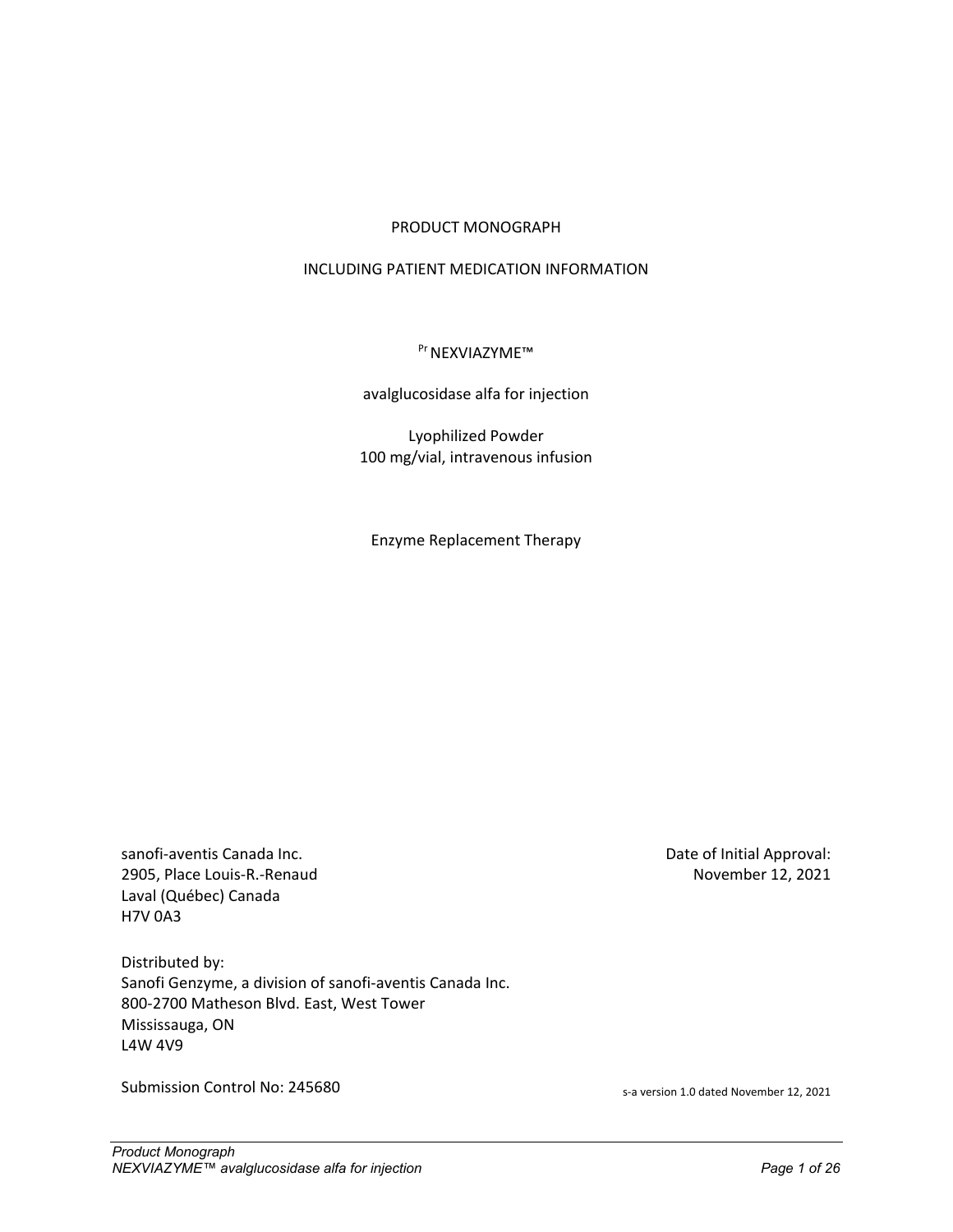# <span id="page-1-0"></span>**RECENT MAJOR LABEL CHANGES**

| [Section number and heading], [Subsection number and heading] | [MM/YYYY] |
|---------------------------------------------------------------|-----------|
| [Section number and heading], [Subsection number and heading] | [MM/YYYY] |

# <span id="page-1-1"></span>**TABLE OF CONTENTS**

Sections or subsections that are not applicable at the time of authorization are not listed.

| 1              | 11<br>1.2                       |  |  |  |  |  |
|----------------|---------------------------------|--|--|--|--|--|
|                |                                 |  |  |  |  |  |
| $\overline{2}$ |                                 |  |  |  |  |  |
| 3              |                                 |  |  |  |  |  |
| 4              | 4.1<br>4.2<br>4.3<br>4.4<br>4.7 |  |  |  |  |  |
| 5              |                                 |  |  |  |  |  |
| 6              |                                 |  |  |  |  |  |
| 7              |                                 |  |  |  |  |  |
|                | 7.1<br>7.1.1                    |  |  |  |  |  |
|                | 7.1.2<br>7.1.3<br>7.1.4         |  |  |  |  |  |
| 8              | 8.1<br>8.2                      |  |  |  |  |  |
| 9              | 9.4<br>9.5<br>9.6<br>9.7        |  |  |  |  |  |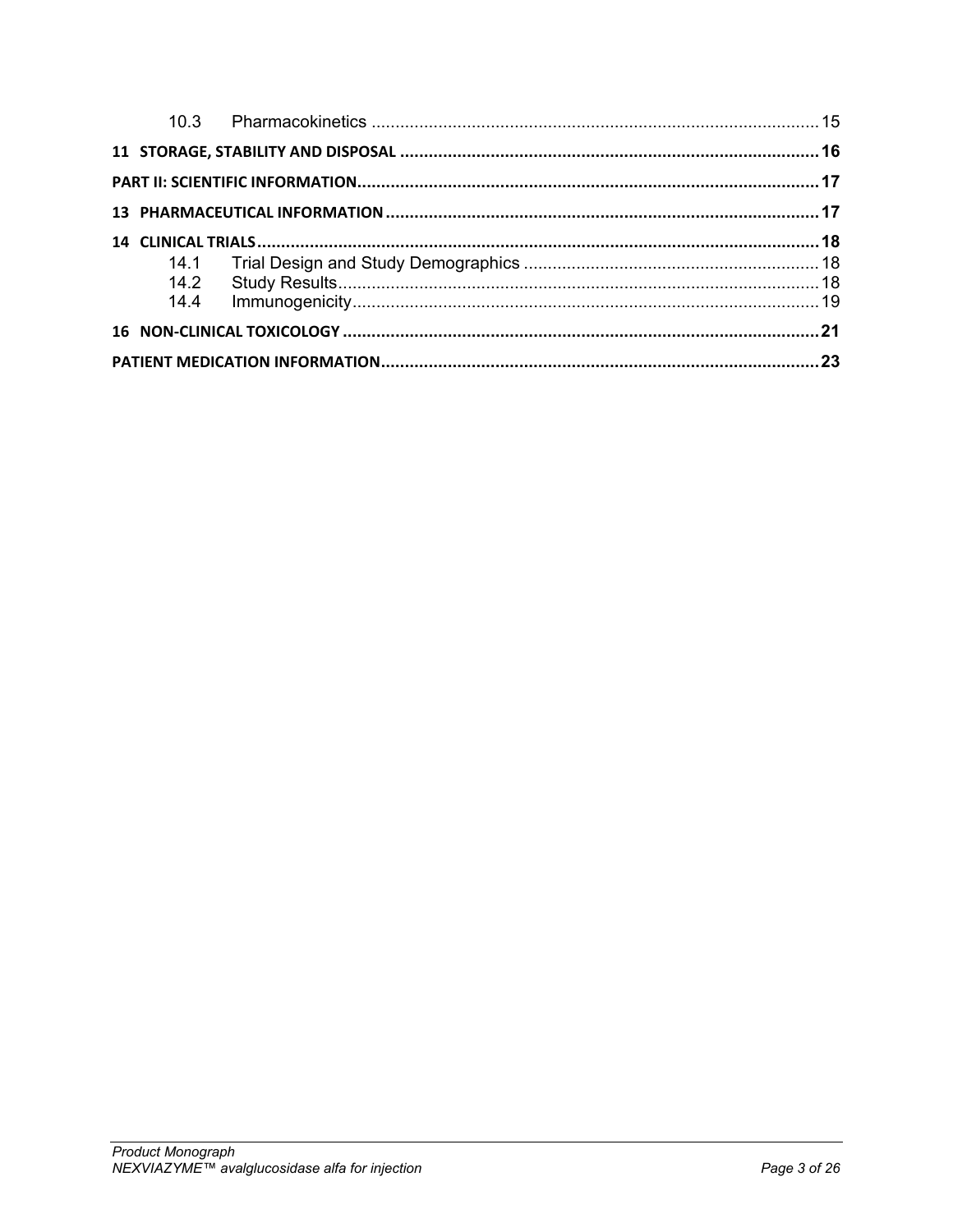# <span id="page-3-0"></span>**PART I: HEALTH PROFESSIONAL INFORMATION**

# <span id="page-3-1"></span>**1 INDICATIONS**

Nexviazyme™ (avalglucosidase alfa for injection) is an enzyme replacement therapy (ERT) indicated for:

<span id="page-3-2"></span>• the long-term treatment of patients with late-onset Pompe disease (acid α-glucosidase deficiency).

# **1.1 Pediatrics**

**Pediatrics (>6 months of age)**: Based on the data submitted and reviewed by Health Canada, the safety and efficacy of Nexviazyme in pediatric late-onset Pompe disease (LOPD) patients has been established; therefore, Health Canada has authorized an indication for pediatric use in these patients (see 14 [CLINICAL TRIALS\)](#page-17-0). Nexviazyme is not indicated in infantile onset Pompe disease (IOPD) patients; a study with IOPD patients (n=22) is ongoing.

# <span id="page-3-3"></span>**1.2 Geriatrics**

**Geriatrics (>65 years of age):** Limited evidence from clinical studies does not suggest that use in the geriatric population is associated with differences in efficacy or safety.

# <span id="page-3-4"></span>**2 CONTRAINDICATIONS**

Life-threatening hypersensitivity to the active substance or to any of the excipients when re-challenge was unsuccessful (see 7 [WARNINGS AND PRECAUTIONS,](#page-7-1) Immune, Hypersensitivity reactions including anaphylaxis). For a complete listing, see 6 DOSAGE [FORMS, STRENGTHS, COMPOSITION AND](#page-7-0)  [PACKAGING.](#page-7-0)

# <span id="page-3-5"></span>**3 SERIOUS WARNINGS AND PRECAUTIONS BOX**

# **Hypersensitivity Reactions Including Anaphylaxis**

• Patients treated with NEXVIAZYME have experienced life-threatening hypersensitivity reactions, including anaphylaxis. Appropriate medical support measures, including cardiopulmonary resuscitation equipment, should be readily available during NEXVIAZYME administration. If a severe hypersensitivity reaction (e.g., anaphylaxis) occurs, NEXVIZAZYME should be discontinued immediately and appropriate medical treatment should be initiated. In patients with severe hypersensitivity reaction, a desensitization procedure to NEXVIAZYME may be considered (see 7 [WARNINGS](#page-7-1)  [AND PRECAUTIONS\)](#page-7-1).

# **Infusion-Associated Reactions (IARs)**

• Patients treated with NEXVIAZYME have experienced severe IARs. If severe IARs occur, consider immediate discontinuation of NEXVIAZYME, initiation of appropriate medical treatment, and the benefits and risks of readministering NEXVIAZYME following severe IARs. Patients with an acute underlying illness at the time of NEXVIAZYME infusion may be at greater risk for IARs. Patients with advanced Pompe disease may have compromised cardiac and respiratory function, which may predispose them to a higher risk of severe complications from IARs (see 7 [WARNINGS AND PRECAUTIONS\)](#page-7-1).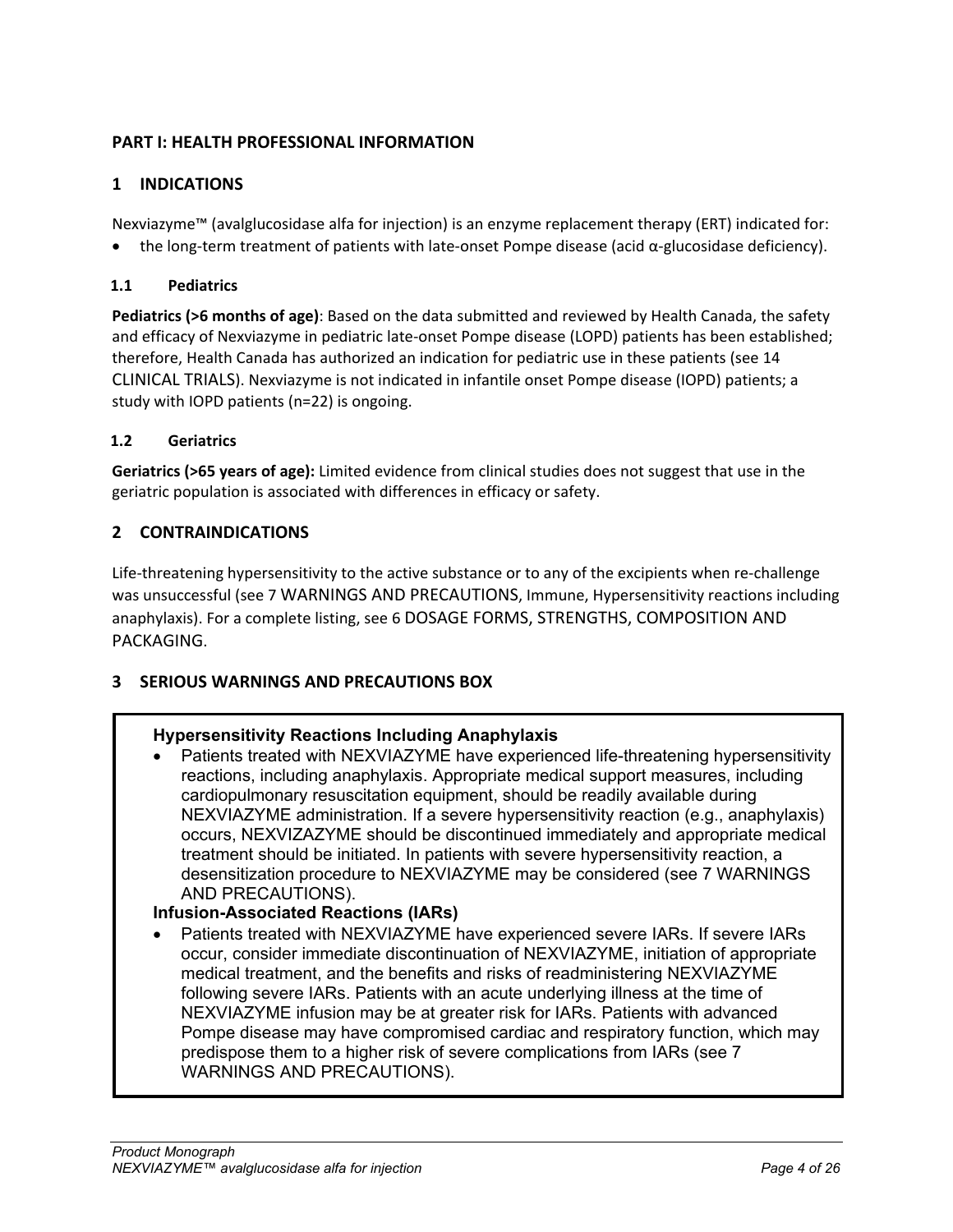# <span id="page-4-0"></span>**4 DOSAGE AND ADMINISTRATION**

## <span id="page-4-1"></span>**4.1 Dosing Considerations**

<span id="page-4-2"></span>• Vials are single-use only. Any unused product should be discarded.

### **4.2 Recommended Dose and Dosage Adjustment**

Patients with late-onset Pompe disease (LOPD)

The recommended dose of Nexviazyme is 20 mg/kg of body weight administered every other week (qow).

### Pediatric patients (>6 months of age)

Based on population-PK modeling, no dose adjustment is required in pediatric LOPD patients (see Section 7 [WARNINGS AND PRECAUTIONS,](#page-7-1) Pediatrics).

### Geriatric patients (>65 years of age)

Clinical studies with Nexviazyme included 11 patients aged 65-75 years and 2 patients over the age of 75 years. There is no recommended dose adjustment for patients over the age of 65 (see 14 [CLINICAL](#page-17-0)  [TRIALS\)](#page-17-0).

## Hepatic impairment

The safety and efficacy of Nexviazyme have not been studied in patients with hepatic impairment.

## Renal impairment

Based on available data, including population-PK modeling, no dose adjustment is required in patients with mild renal impairment. Nexviazyme has not been studied in patients with moderate or severe renal impairment (see 1[0 CLINICAL PHARMACOLOGY,](#page-13-5) Pharmacokinetics).

### <span id="page-4-3"></span>**4.3 Reconstitution**

### **Table 1 - Reconstitution**

| <b>Vial Size</b> | Volume of Sterile Water<br>for Injection (WFI) to be<br><b>Added to Vial</b> | Approximate<br><b>Available Volume</b> | <b>Nominal Concentration per mL</b> |
|------------------|------------------------------------------------------------------------------|----------------------------------------|-------------------------------------|
| 20 mL            | $10 \mathrm{m}$ L                                                            | $10.0$ mL                              | $10$ mg/mL                          |

Following reconstitution, each vial contains 10.3 mL reconstituted solution and a total extractable volume of 10.0 mL at 10 mg/mL of Nexviazyme. Each vial contains an overfill to compensate for liquid loss during preparation. This overfill ensures that, after dilution with the entire content, there is solution containing 10 mg/mL Nexviazyme.

### <span id="page-4-4"></span>**4.4 Administration**

Nexviazyme is intended for long-term, chronic use under the guidance and supervision of a health care professional who is knowledgeable in the treatment of Pompe disease. Nexviazyme should be reconstituted, diluted and administered by a health care professional in a hospital or in an appropriate setting of outpatient care.

Nexviazyme is for intravenous (IV) infusion only.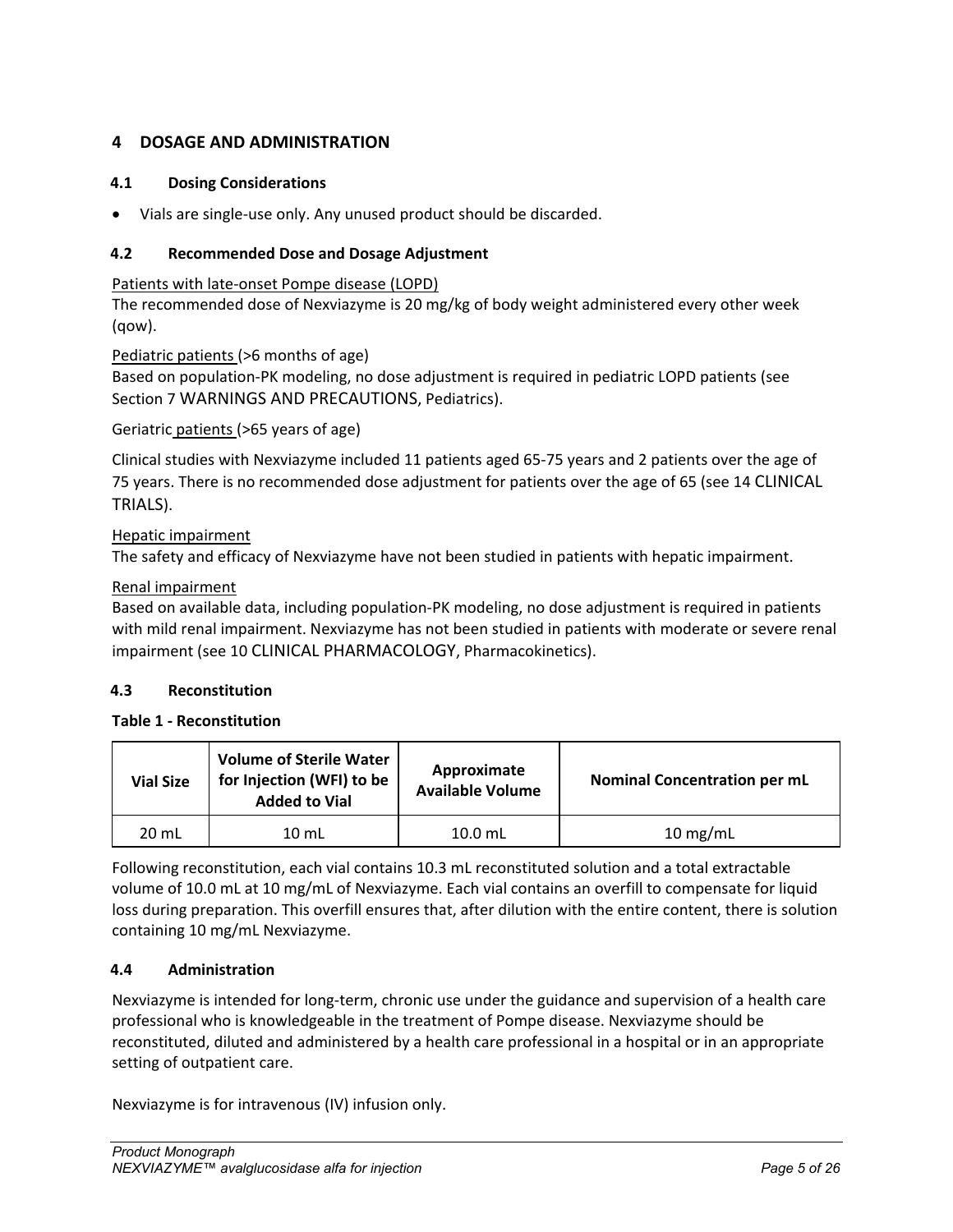## **Intravenous (IV) infusion**

Infusion should be administered incrementally as determined by patient response and comfort over approximately 4 hours for patients with LOPD. For patients with LOPD, it is recommended that the infusion begins at an initial rate of 1 mg/kg/hour and be gradually increased by 2 mg/kg/hour every 30 minutes if there are no signs of infusion associated reactions (IARs) until a maximum rate of 7 mg/kg/hour is reached. Vital signs should be obtained at each step, before increasing the infusion rate. Patients may be pretreated with antihistamines, antipyretics and/or corticosteroids to prevent or reduce allergic reactions.

In the event of anaphylaxis or severe hypersensitivity reaction or severe infusion associated reactions (IARs), immediately discontinue administration of Nexviazyme and initiate appropriate medical treatment. In the event of mild to moderate hypersensitivity reactions or IARs, the infusion rate may be slowed or temporarily stopped and/or appropriate medical treatment initiated (see 7 [WARNINGS AND](#page-7-1)  [PRECAUTIONS,](#page-7-1) Immune, Hypersensitivity reactions including anaphylaxis and Infusion Associated Reactions).

Symptoms may persist despite temporarily stopping the infusion; therefore, the treating physician should wait at least 30 minutes for symptoms of the reactions to resolve before deciding to stop the infusion for the remainder of the day. If symptoms subside, resume infusion rate for 30 minutes at half the rate, or less, of the rate at which the reactions occurred, followed by an increase in infusion rate by 50% for 15 to 30 minutes. If symptoms do not recur, increase the infusion rate to the rate at which the reactions occurred and consider continuing to increase the rate in a stepwise manner until the maximum rate is achieved.

# <span id="page-5-0"></span>**4.7 Instructions for Preparation and Use**

Use aseptic technique during preparation.

- 1. Determine the number of vials to be reconstituted based on the individual patient's weight and the recommended dose of 20 mg/kg.
	- − Patient weight (kg) x dose (mg/kg) = patient dose (in mg).
	- − Patient dose (in mg) divided by 100 mg/vial = number of vials to reconstitute. If the number of vials includes a fraction, round up to the next whole number.

Example: Patient weight (16 kg) x dose (20 mg/kg) = patient dose (320 mg). 320 mg divided by 100 mg/vial = 3.2 vials; therefore, 4 vials should be reconstituted.

- 2. Remove the required number of vials needed for the infusion from the refrigerator and set aside for approximately 30 minutes to allow them to reach room temperature.
- 3. Reconstitute each vial by slowly injecting 10 mL of Sterile Water for Injection (WFI) to each vial. Each vial will yield 100 mg per 10 mL (10 mg/mL). Avoid forceful impact of the water for injection on the powder and avoid foaming. This is done by slow drop-wise addition of the WFI down the inside of the vial and not directly onto the lyophilized cake. Tilt and roll each vial gently. DO NOT invert, swirl, or shake Avoid any air introduction into the infusion bag during the dilution of the product.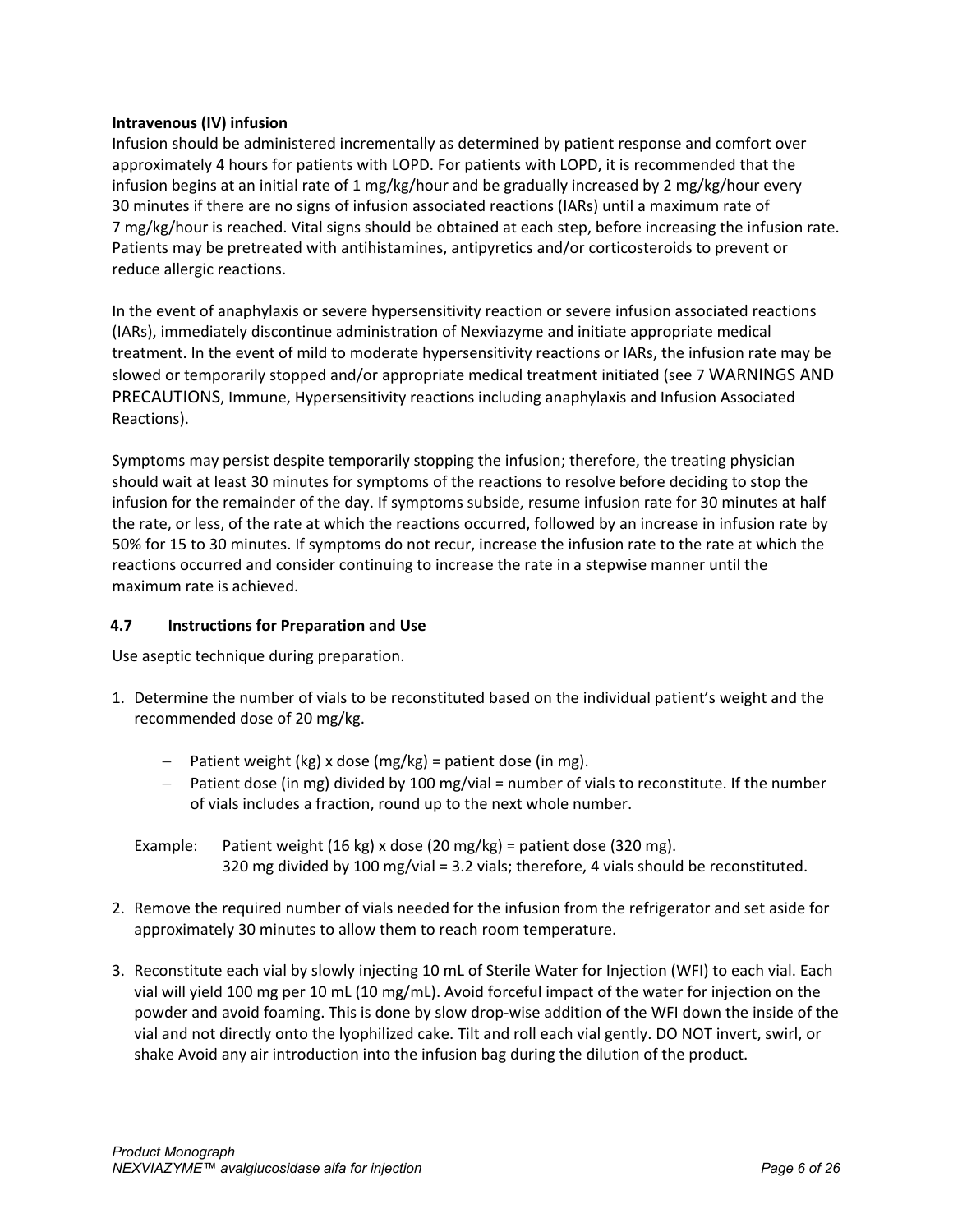- 4. Perform an immediate visual inspection on the reconstituted vials for particulate matter and discoloration. If upon immediate inspection particles are observed or if the solution is discolored, DO NOT USE. Allow the solution to become dissolved.
- 5. The reconstituted solution should be diluted in 5% dextrose in water to a final concentration of 0.5 to 4 mg/mL. See **[Table 2.](#page-6-1)** for the recommended total infusion volume based on the patient weight.
- 6. Slowly withdraw the volume of reconstituted solution from each vial (calculated according to the patient's weight).
- 7. Add the reconstituted solution slowly and directly into the 5% dextrose solution. Avoid foaming or agitation of the infusion bag. Avoid air introduction into the infusion bag.
- 8. Gently invert or massage the infusion bag to mix. DO NOT shake.
- 9. It is recommended to use an in-line low protein binding 0.2 μm filter to administer Nexviazyme. After the infusion is complete, flush with dextrose 5% in water bag.
- 10. Do not infuse Nexviazyme in the same intravenous line with other products.

| <b>Patient Weight Range</b> | Total Infusion Volume for 20 mg/kg |
|-----------------------------|------------------------------------|
| (kg)                        | (mL)                               |
| 1.25 to 10                  | 50                                 |
| 10.1 to 20                  | 100                                |
| 20.1 to 30                  | 150                                |
| 30.1 to 35                  | 200                                |
| 35.1 to 50                  | 250                                |
| 50.1 to 60                  | 300                                |
| 60.1 to 100                 | 500                                |
| 100.1 to 120                | 600                                |
| 120.1 to 140                | 700                                |
| 140.1 to 160                | 800                                |
| 160.1 to 180                | 900                                |
| 180.1 to 200                | 1000                               |

# <span id="page-6-1"></span>**Table 2 - Projected intravenous infusion volumes for Nexviazyme administration by patient weight at 20 mg/kg Dose**

# <span id="page-6-0"></span>**5 OVERDOSAGE**

There have been no reports of overdose with Nexviazyme. In a clinical study, pediatric patients received doses up to 40 mg/kg of body weight every other week.

For management of a suspected drug overdose, contact your regional poison control centre.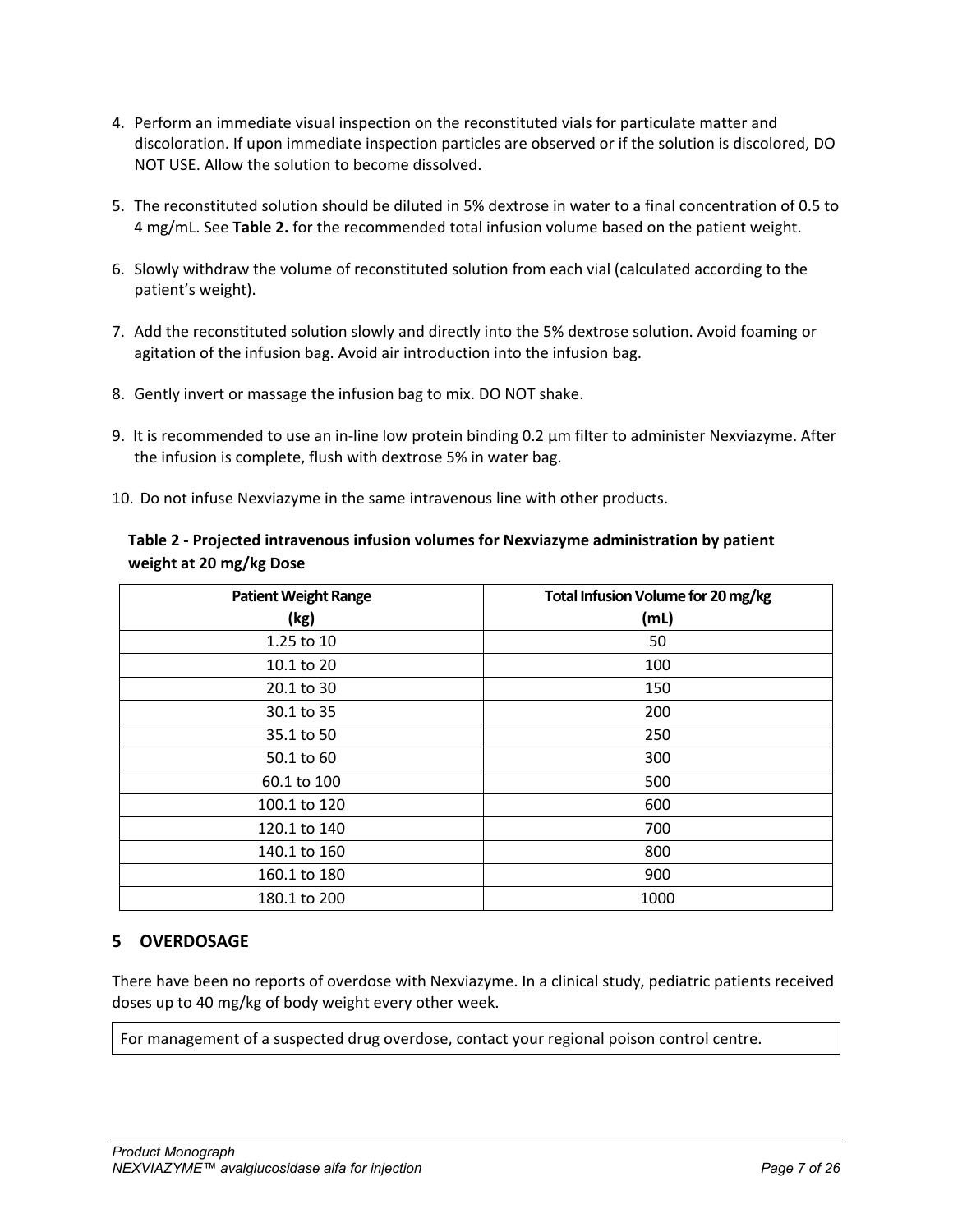# <span id="page-7-0"></span>**6 DOSAGE FORMS, STRENGTHS, COMPOSITION AND PACKAGING**

To help ensure the traceability of biologic products, including biosimilars, health professionals should recognize the importance of recording both the brand name and the non-proprietary (active ingredient) name as well as other product-specific identifiers such as the Drug Identification Number (DIN) and the batch/lot number of the product supplied.

|  |  |  |  |  |  | Table 3- Dosage Forms, Strengths, Composition and Packaging |
|--|--|--|--|--|--|-------------------------------------------------------------|
|--|--|--|--|--|--|-------------------------------------------------------------|

| Route of<br>Administration | Dosage Form /<br><b>Strength/Composition</b> | <b>Non-medicinal Ingredients</b>                                               |
|----------------------------|----------------------------------------------|--------------------------------------------------------------------------------|
| intravenous infusion       | lyophilized powder<br>100 mg/vial            | Glycine, L-Histidine, L-Histidine HCl<br>monohydrate, mannitol, polysorbate 80 |

Nexviazyme is supplied in type I colorless clear glass vial closed with a siliconized elastomeric stopper. The stoppered vials are crimped with an aluminum seal with a Flip-Off® button.

Each pack contains 1 vial.

## **Description**

Avalglucosidase alfa is a recombinant human acid α-glucosidase (GAA) with synthetic bis-mannose-6 phosphate (bis-M6P) moieties conjugated to its oxidized sialic acid residues.

# <span id="page-7-1"></span>**7 WARNINGS AND PRECAUTIONS**

### **Cardiovascular**

### Risk of Acute cardiorespiratory failure

Caution should be exercised when administering Nexviazyme to patients susceptible to fluid volume overload or patients with acute underlying respiratory illness or compromised cardiac and/or respiratory function for whom fluid restriction is indicated. These patients may be at risk of serious exacerbation of their cardiac or respiratory status during infusion. Appropriate medical support and monitoring measures should be readily available during Nexviazyme infusion, and some patients may require prolonged observation times that should be based on the individual needs of the patient.

Cardiac arrhythmia and sudden death during general anesthesia for central venous catheter placement Caution should be used when administering general anesthesia for the placement of a central venous catheter.

### **Driving and Operating Machinery**

Due caution should be exercised when driving or operating a vehicle or potentially dangerous machinery.

No studies on the effects on the ability to drive and use machines have been performed. Because dizziness has been reported as an IAR, this may affect the ability to drive and use machines on the day of the infusion (see 8 ADVERSE [REACTIONS,](#page-10-5) Clinical Trial Adverse Reactions).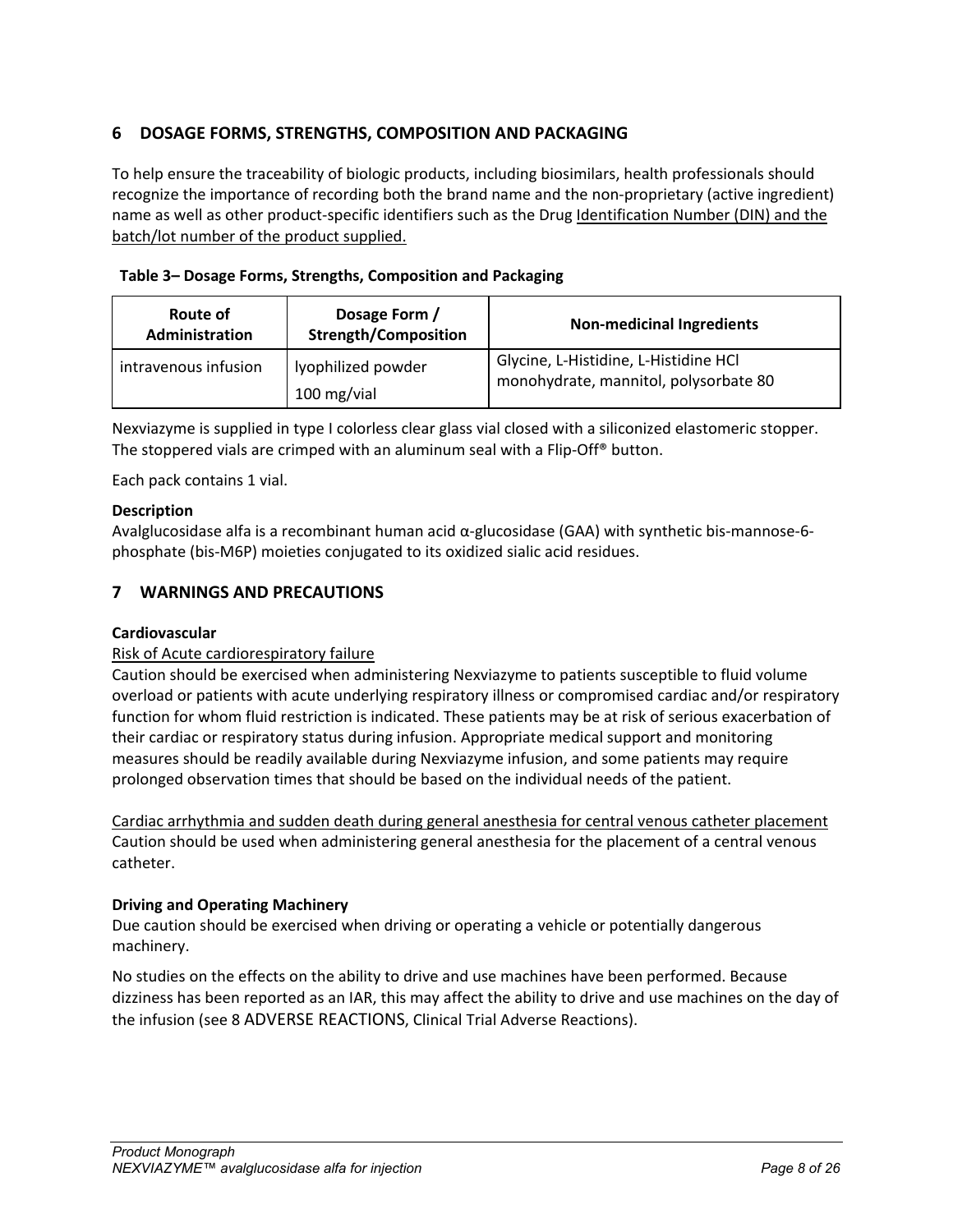#### **Immune**

### Hypersensitivity reactions including anaphylaxis

Hypersensitivity reactions, including anaphylaxis, have been reported in Nexviazyme-treated patients. In clinical studies 60 (43.5%) patients experienced hypersensitivity reactions including 6 patients who reported severe hypersensitivity reactions and 2 patients who experienced anaphylaxis. Some of the hypersensitivity reactions were IgE mediated. Anaphylaxis symptoms included respiratory distress, chest pressure, generalized flushing, cough, dizziness, nausea, redness on palms, swollen lower lip, decreased breath sounds, redness on feet, swollen tongue, itchy palms and feet, and oxygen desaturation. Symptoms of severe hypersensitivity reactions included respiratory failure, respiratory distress and rash.

Appropriate medical support measures, including cardiopulmonary resuscitation equipment especially for patients with cardiac hypertrophy and patients with significantly compromised respiratory function, should be readily available when Nexviazyme is administered.

If severe hypersensitivity or anaphylaxis occur, Nexviazyme should be discontinued immediately, and appropriate medical treatment should be initiated. The risks and benefits of re-administering Nexviazyme following anaphylaxis or severe hypersensitivity reaction should be considered. Some patients have been re-challenged using slower infusion rates at a dose lower than the recommended dose. In patients with severe hypersensitivity, desensitization procedure to Nexviazyme may be considered. If the decision is made to re-administer the product, extreme caution should be exercised, with appropriate resuscitation measures available. Once a patient tolerates the infusion, the dose may be increased to reach the approved dose.

If mild or moderate hypersensitivity reactions occur, the infusion rate may be slowed or temporarily stopped.

### Infusion Associated Reactions

In clinical studies, IARs were reported to occur at any time during and/or within a few hours after the infusion of Nexviazyme and were more likely with higher infusion rates. IARs were reported in approximately 30.4% of patients treated with Nexviazyme in clinical studies. The majority of IARs were assessed as mild to moderate and included symptoms such as chills, cough, diarrhea, erythema, fatigue, headache, influenza like illness, nausea, ocular hyperemia, pain in extremity, pruritus, rash, rash erythematous, tachycardia, urticaria, vomiting, chest discomfort, dizziness, hyperhidrosis, lip swelling, oxygen saturation decreased, pain, palmar erythema, swollen tongue and tremor. In clinical studies, 3 (2.2%) patients reported severe IARs including symptoms of chest discomfort, nausea and increased blood pressure.

Patients with an acute underlying illness at the time of Nexviazyme infusion appear to be at greater risk for IARs. Patients with advanced Pompe disease may have compromised cardiac and respiratory function, which may predispose them to a higher risk of severe complications from IARs. Antihistamines, antipyretics, and/or corticosteroids can be given to prevent or reduce IARs. However, IARs may still occur in patients after receiving pre-treatment.

If severe IARs occur, immediate discontinuation of the administration of Nexviazyme should be considered and appropriate medical treatment should be initiated. The benefits and risks of readministering Nexviazyme following severe IARs should be considered. Some patients have been rechallenged using slower infusion rates at a dose lower than the recommended dose. Once a patient tolerates the infusion, the dose may be increased to reach the approved dose. If a mild or moderate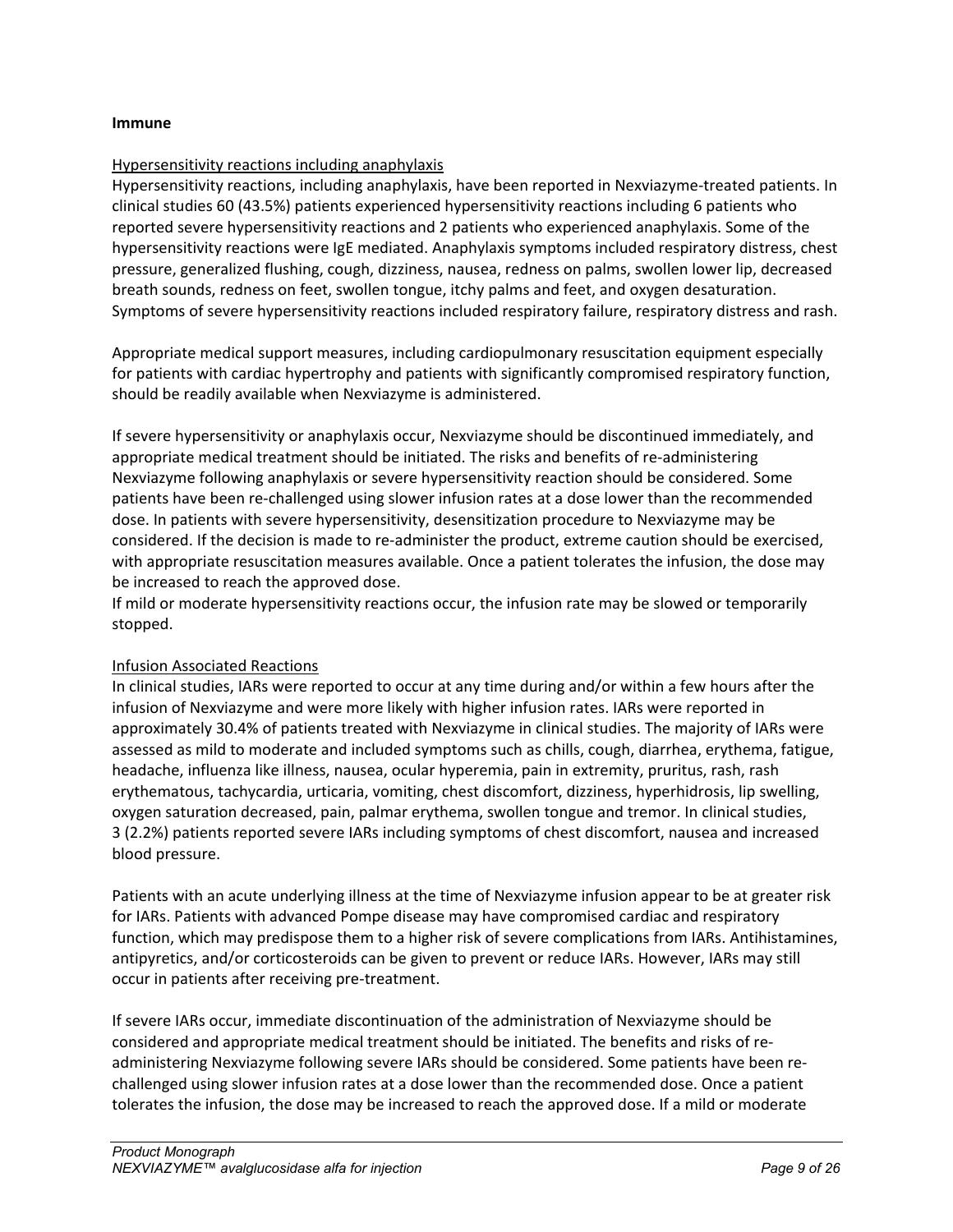IARs occur regardless of pre-treatment, decreasing the infusion rate or temporarily stopping the infusion may ameliorate the symptoms.

## Guide for healthcare professionals (HCPs) for immunosurveillance service

A "Guide for healthcare professionals (HCPs) for immunosurveillance service" is available to help manage the following safety concerns for Nexviazyme:

- Infusion associated reactions including hypersensitivity and anaphylactic reactions, with or without development of IgG and IgE antibodies
- Immunogenicity leading to loss of response (High Sustained IgG Antibody Titers and/or neutralizing antibodies)

The guide also provides information about the immunosurveillance service made available by Sanofi in Canada. The guide is available upon request by phone (1-800-589-6215) or accessed at (www.sanofi.ca).

### Immunogenicity

Treatment emergent anti-drug antibodies (ADA) were reported in both treatment naïve (95%) and treatment experienced patients (49%) (see 8 ADVERSE [REACTIONS,](#page-10-5) Clinical Trial Adverse Reactions, Immunogenicity).

IARs and hypersensitivity reactions may occur independent of the development of ADA. The majority of IARs and hypersensitivity reactions were mild or moderate and were managed with standard clinical practices. In treatment-naïve patients, a trend for increases in the incidence of IARs was observed with increasing ADA titers, with the highest incidence of IARs (61.5%) reported in the high ADA peak titer range ≥12,800, compared with an incidence of 24.1% in patients with intermediate ADA titer 1,600- 6,400, an incidence of 7.1% in those with low ADA titer 100-800 and an incidence of 33.3% in those who were ADA negative. In clinical studies, the development of ADA did not have an apparent impact on efficacy.

ADA testing may be considered if patients do not respond to therapy. Adverse-event-driven immunologic testing, including IgG and IgE ADA, may be considered for patients who have risk for allergic reaction or previous anaphylactic reaction to alglucosidase alfa.

### **Monitoring and Laboratory Tests**

There are no marketed tests for antibodies against Nexviazyme. It is recommended that patients be monitored for IgG antibody formation periodically.

Patients who experience reactions suggestive of anaphylactic or allergic reactions may also be tested for IgE antibodies to avalglucosidase alfa and other mediators of anaphylaxis. If testing is warranted, contact your local Sanofi Genzyme representative or Sanofi Genzyme Canada at 1-800-589-6215.

Patients should be informed that a registry for patients with Pompe disease has been established in order to better understand the variability and progression of Pompe disease and to continue to monitor and evaluate treatments. Patients should be encouraged to participate and advised that their participation may involve long-term follow-up. Information regarding the registry program may be found at www.registrynxt.com or by calling 1-800-745-4447, extension 15500.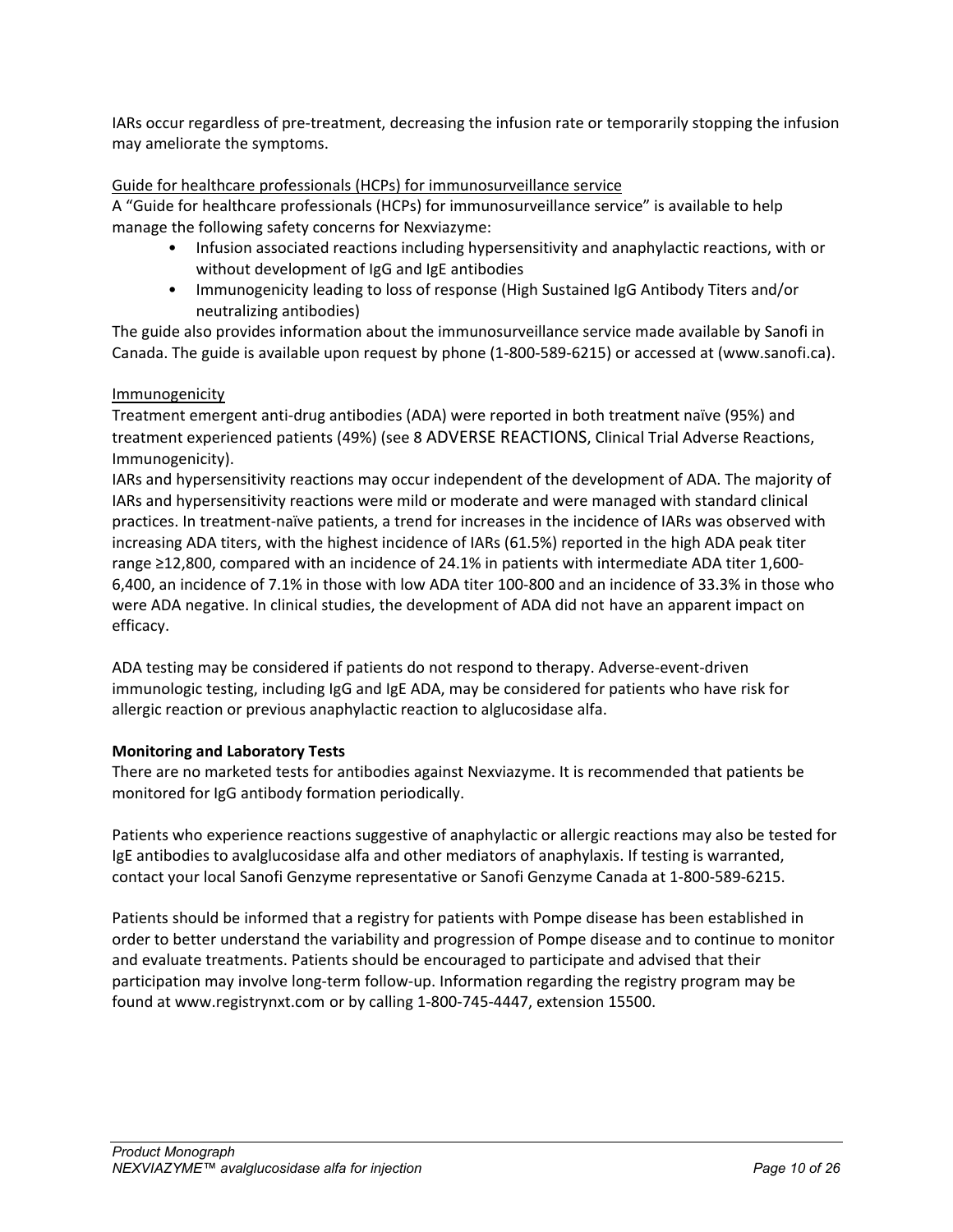# <span id="page-10-0"></span>**7.1 Special Populations**

# <span id="page-10-1"></span>**7.1.1 Pregnant Women**

There are no available data on the use of Nexviazyme in pregnant women. An embryo-fetal toxicity study performed in pregnant mice administered avalglucosidase alfa intravenously resulted in maternal toxicity related to an immunologic response (including an anaphylactoid response) and increased postimplantation loss (see 16 [NON-CLINICAL TOXICOLOGY\)](#page-20-0).

Nexviazyme is not recommended in pregnancy. Available data from case reports of Nexviazyme use in pregnant women are insufficient to evaluate for a drug associated risk of major birth defects, miscarriage, or adverse maternal or fetal outcomes. All women of childbearing potential prescribed Nexviazyme should have a discussion around contraception with their Health Care Professional and adequate contraception should be advised. Women exposed during pregnancy should be encouraged to enroll in the Pompe registry. If a patient wishes to become pregnant, or became pregnant, the decision to discontinue Nexviazyme treatment should be discussed with their Health Care Professional (see 10 [CLINICAL PHARMACOLOGY\)](#page-13-5).

# <span id="page-10-2"></span>**7.1.2 Breast-feeding**

Nexviazyme is not recommended while breast-feeding. There are no available data on the presence of Nexviazyme in human milk or the effects of Nexviazyme on milk production or the breastfed infant. A risk to the newborn/infant cannot be excluded (see 1[6 NON-CLINICAL TOXICOLOGY\)](#page-20-0).

# <span id="page-10-3"></span>**7.1.3 Pediatrics**

The safety of Nexviazyme in pediatric patients older than 6 months with Pompe disease is limited. There are no data available in patients 6 months of age and younger. The safety of Nexviazyme was assessed in 1 pediatric patient with LOPD (16 years of age) in the pivotal clinical trial, and 22 pediatric patients with IOPD (1 to 12 years of age) in an ongoing clinical trial (see 1[4 CLINICAL TRIALS](#page-17-0) and [8 ADVERSE](#page-10-5) [REACTIONS,](#page-10-5) Clinical Trial Adverse Reactions).

# <span id="page-10-4"></span>**7.1.4 Geriatrics**

Of the 95 patients with LOPD exposed to Nexviazyme in the pivotal clinical trial, 11.6% (n=11) were aged between 65-75 years of age and 2.1% (n=2) patients were over 75 years of age. Differences in efficacy and safety between these patients and younger patients have not been determined due to limited clinical trial experience in geriatric patients.

# <span id="page-10-5"></span>**8 ADVERSE REACTIONS**

# <span id="page-10-6"></span>**8.1 Adverse Reaction Overview**

Serious adverse reactions reported in patients treated with Nexviazyme were headache, dyspnea, respiratory distress, nausea, skin discoloration, chills, chest discomfort, pyrexia, blood pressure increased, body temperature increased, heart rate increase, and oxygen saturation decreased. A total of 2 patients receiving Nexviazyme in clinical studies permanently discontinued treatment, of these 1 patient discontinued the treatment because of serious adverse event. The most frequently reported adverse drug reactions (ADRs) (>5%) were headache, nausea, pruritus, rash, urticaria, fatigue and chills.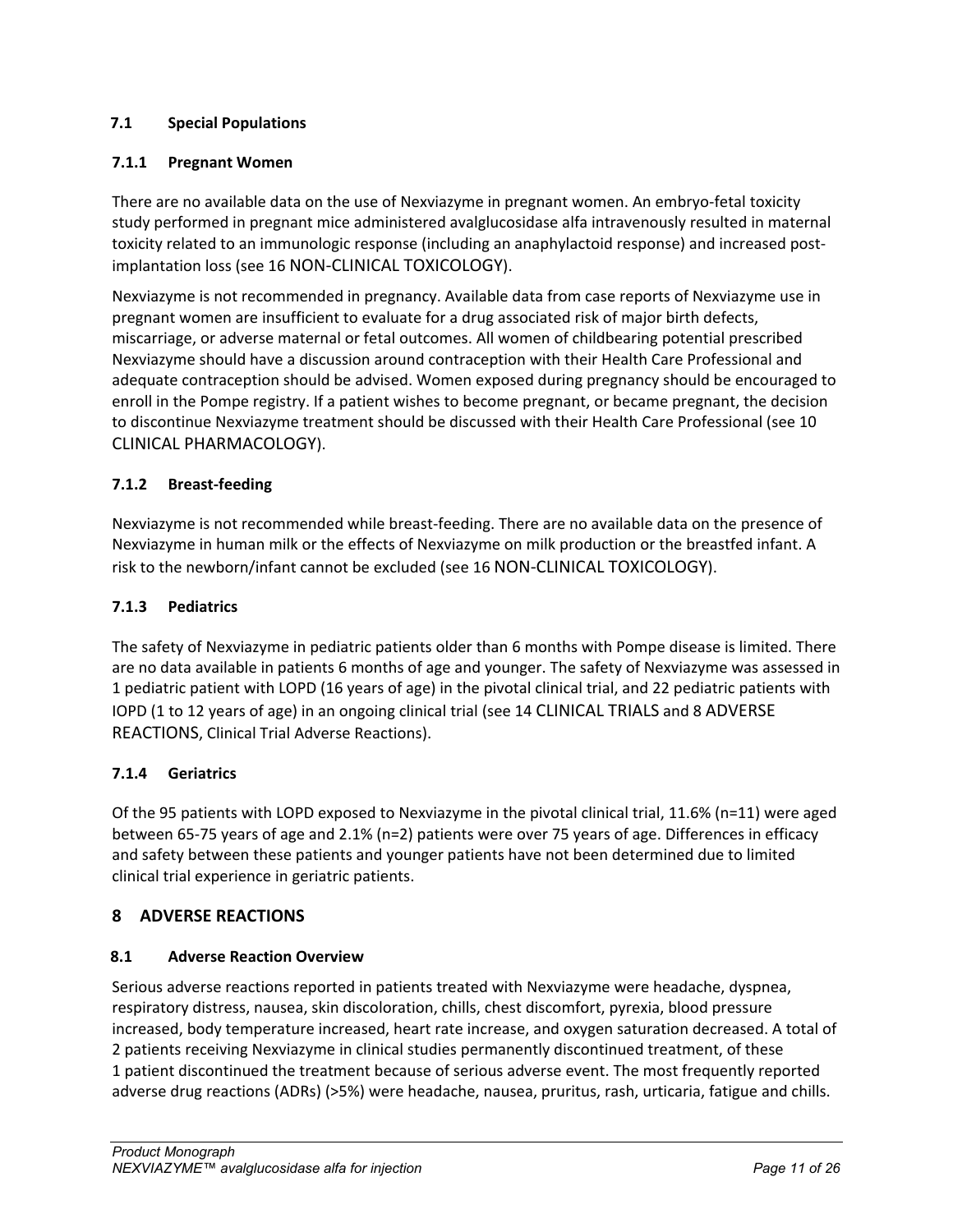IARs were reported in 30.4% of patients. IARs reported in more than one patient included chills, cough, diarrhea, erythema, fatigue, headache, influenza-like illness, nausea, ocular hyperemia, pain in extremity, pruritus, rash, rash erythematous, tachycardia, urticaria, vomiting, chest discomfort, dizziness, hyperhidrosis, lip swelling, oxygen saturation decreased, pain, palmar erythema, swollen tongue and tremor. The majority of IARs were assessed as mild to moderate (see 7 [WARNINGS AND](#page-7-1)  [PRECAUTIONS,](#page-7-1) Immune, Infusion Associated Reactions).

# <span id="page-11-0"></span>**8.2 Clinical Trial Adverse Reactions**

Because clinical trials are conducted under very specific conditions, the adverse reaction rates observed in the clinical trials may not reflect the rates observed in practice and should not be compared to the rates in the clinical trials of another drug. Adverse reaction information from clinical trials is useful for identifying drug-related adverse events and for approximating rates.

Adverse Reactions from Clinical Trials in the Pompe Disease Population The pooled safety analysis from three pivotal and supportive studies in LOPD (118 adults and 1 pediatric patient) and an ongoing study in IOPD (22 pediatric patients).

ADRs reported in at least 3 patients (≥2%) treated with Nexviazyme in the pooled analysis of clinical studies are listed in [Table 4.](#page-11-1) Serious adverse events were consistent across adult and pediatric populations.

Infusion associated reactions (IARs) were reported in 42 (30.4%) of Nexviazyme-treated subjects. IARs reported in more than 1 subject included chills, cough, diarrhea, erythema, fatigue, headache, influenzalike illness, nausea, ocular hyperemia, pain in extremity, pruritus, rash, rash erythematous, tachycardia, urticaria, vomiting, chest discomfort, dizziness, hyperhidrosis, lip swelling, oxygen saturation decreased, pain, palmar erythema, swollen tongue, abdominal pain upper, burning sensation, eyelid edema, feeling cold, flushing, respiratory distress, throat irritation, and tremor (see 7 [WARNINGS AND](#page-7-1)  [PRECAUTIONS\)](#page-7-1).

|                                                 | Nexviazyme patients ( $N = 138$ )<br>n (%) |
|-------------------------------------------------|--------------------------------------------|
| Nervous system disorders                        |                                            |
| Headache                                        | 10(7.2)                                    |
| <b>Dizziness</b>                                | 4(2.9)                                     |
| Respiratory, thoracic and mediastinal disorders |                                            |
| Cough                                           | 3(2.2)                                     |
| Dyspnea                                         | 3(2.2)                                     |
| <b>Gastrointestinal disorders</b>               |                                            |
| Nausea                                          | 8(5.8)                                     |
| Diarrhea                                        | 3(2.2)                                     |

<span id="page-11-1"></span>**Table 4 - Adverse reactions occurring in at least 3 patients (≥ 2%) treated with Nexviazyme in pooled analysis of clinical studies**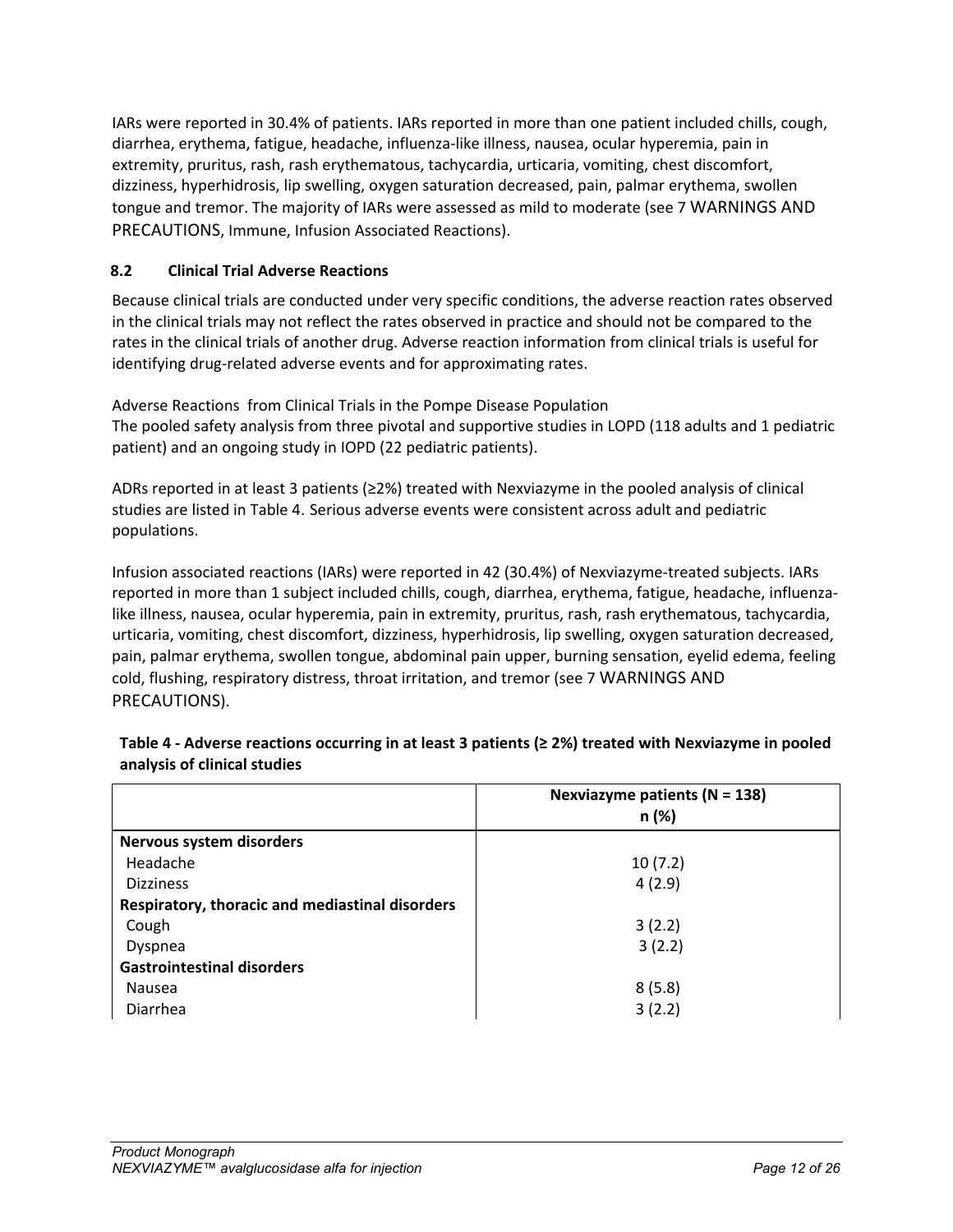|                                                        | Nexviazyme patients ( $N = 138$ ) |
|--------------------------------------------------------|-----------------------------------|
|                                                        | n (%)                             |
| Skin and subcutaneous tissue disorders                 |                                   |
| Pruritus                                               | 13(9.4)                           |
| Rash                                                   | 11(8.0)                           |
| Urticaria                                              | 9(6.5)                            |
| Erythema                                               | 4(2.9)                            |
| <b>Musculoskeletal and connective tissue disorders</b> |                                   |
| Muscle spasms                                          | 4(2.9)                            |
| Myalgia                                                | 4(2.9)                            |
| <b>General disorders and administration site</b>       |                                   |
| conditions                                             |                                   |
| Fatigue                                                | 9(6.5)                            |
| Chills                                                 | 7(5.1)                            |
| Chest discomfort                                       | 3(2.2)                            |
| Pain                                                   | 3(2.2)                            |

**Table 4 - Adverse reactions occurring in at least 3 patients (≥ 2%) treated with Nexviazyme in pooled analysis of clinical studies**

# Adverse Reactions from Clinical Trials in Late-Onset Pompe Disease (LOPD)

In a comparative study, EFC14028, of 100 LOPD patients aged 16 to 78 naïve to enzyme replacement therapy 51 were treated with 20 mg/kg of Nexviazyme. Serious adverse reactions were reported in 2% of patients treated with Nexviazyme; none of the patients permanently discontinued the treatment. The most frequently reported ADRs (>5%) were headache, nausea, pruritus, urticaria, and fatigue.

# Pediatrics

The safety profile of Nexviazyme in pediatric patients 1 to 12 years old with Pompe disease was consistent with the safety profile of Nexviazyme in older pediatric and adult patients. The safety and effectiveness of Nexviazyme have not been established in pediatric patients younger than 1 year of age.

### **Immunogenicity**

Treatment emergent anti-drug antibodies (ADAs) were reported in both treatment naïve and treatment experienced patients (see 7 [WARNINGS AND PRECAUTIONS,](#page-7-1) Immune). IARs and hypersensitivity reactions may occur independent of the development of ADAs.

### Hypersensitivity reactions including anaphylaxis

In clinical studies 60 (43.5%) patients experienced hypersensitivity reactions including 6 patients who reported severe hypersensitivity reactions and 2 patients who experienced anaphylaxis (see 7 [WARNINGS AND PRECAUTIONS,](#page-7-1) Immune). Some of the hypersensitivity reactions were IgE mediated. Anaphylaxis symptoms included respiratory distress, chest pressure, generalized flushing, cough, dizziness, nausea, redness on palms, swollen lower lip, decreased breath sounds, redness on feet, swollen tongue, itchy palms and feet, and oxygen desaturation. Symptoms of severe hypersensitivity reactions included respiratory failure, respiratory distress and rash.

### Infusion Associated Reactions

IARs were reported in approximately 42 (30.4 %) of patients treated with Nexviazyme in clinical studies (see 7 [WARNINGS AND PRECAUTIONS,](#page-7-1) Immune). In clinical studies, 3 (2.2%) patients reported severe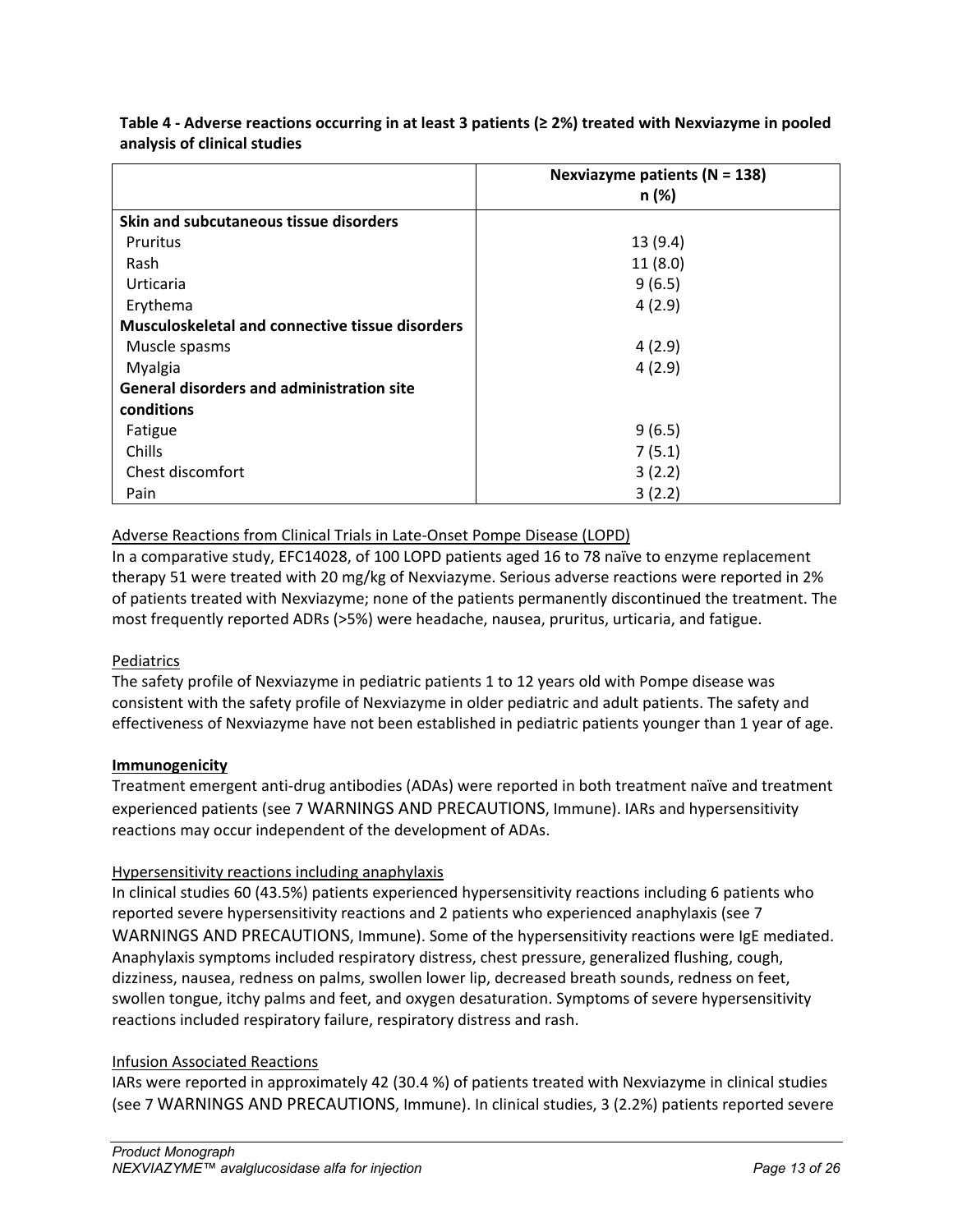IARs including symptoms of chest discomfort, nausea and increased blood pressure (see 3 [SERIOUS](#page-3-5)  [WARNINGS AND PRECAUTIONS BOX\)](#page-3-5).

There were no reports of severe IARs in patients treated with Nexviazyme. IARs were reported in 25.5% of the patients treated with Nexviazyme. All the IARs reported in more than 1 patient were mild to moderate and included headache, chills, dizziness, erythema, diarrhea, nausea, pruritus, rash, and urticaria.

# <span id="page-13-0"></span>**9 DRUG INTERACTIONS**

# <span id="page-13-1"></span>**9.4 Drug-Drug Interactions**

No drug-drug interaction studies have been conducted with Nexviazyme. Interactions with other drugs have not been established.

## <span id="page-13-2"></span>**9.5 Drug-Food Interactions**

No drug-food interaction studies have been conducted with Nexviazyme. Interactions with food has not been established.

## <span id="page-13-3"></span>**9.6 Drug-Herb Interactions**

No drug-herb interaction studies have been conducted with Nexviazyme. Interactions with herbal products have not been established

## <span id="page-13-4"></span>**9.7 Drug-Laboratory Test Interactions**

<span id="page-13-5"></span>Interactions with laboratory tests have not been established.

# **10 CLINICAL PHARMACOLOGY**

### <span id="page-13-6"></span>**10.1 Mechanism of Action**

Pompe disease (also known as glycogen storage disease type II, acid maltase deficiency, and glycogenosis type II) is a rare metabolic muscle disease inherited in an autosomal recessive manner defined by a deficiency of acid  $\alpha$ -glucosidase (GAA), which is necessary for the degradation of lysosomal glycogen. GAA cleaves alpha-1,4 and alpha-1,6 linkages in glycogen under the acidic conditions of the lysosome. Pompe disease results in intra-lysosomal accumulation of glycogen in various tissues, particularly cardiac and skeletal muscles, leading to the development of cardiomyopathy, progressive muscle weakness, and impairment of respiratory function.

Avalglucosidase alfa is a recombinant human acid α-glucosidase (rhGAA) that provides an exogenous source of GAA. Avalglucosidase alfa is a modification of alglucosidase alfa in which approximately 7 hexamannose structures each containing 2 terminal mannose-6-phosphate (bis-M6P) moieties are conjugated to oxidized sialic acid residues on alglucosidase alfa. Avalglucosidase alfa has a 15-fold increase in mannose-6-phosphate (M6P) moieties compared with alglucosidase alfa. Increasing the level of bis-M6P on rhGAA provides a mechanism to drive uptake into the diaphragm and other skeletal muscle via the cation-independent M6P receptor.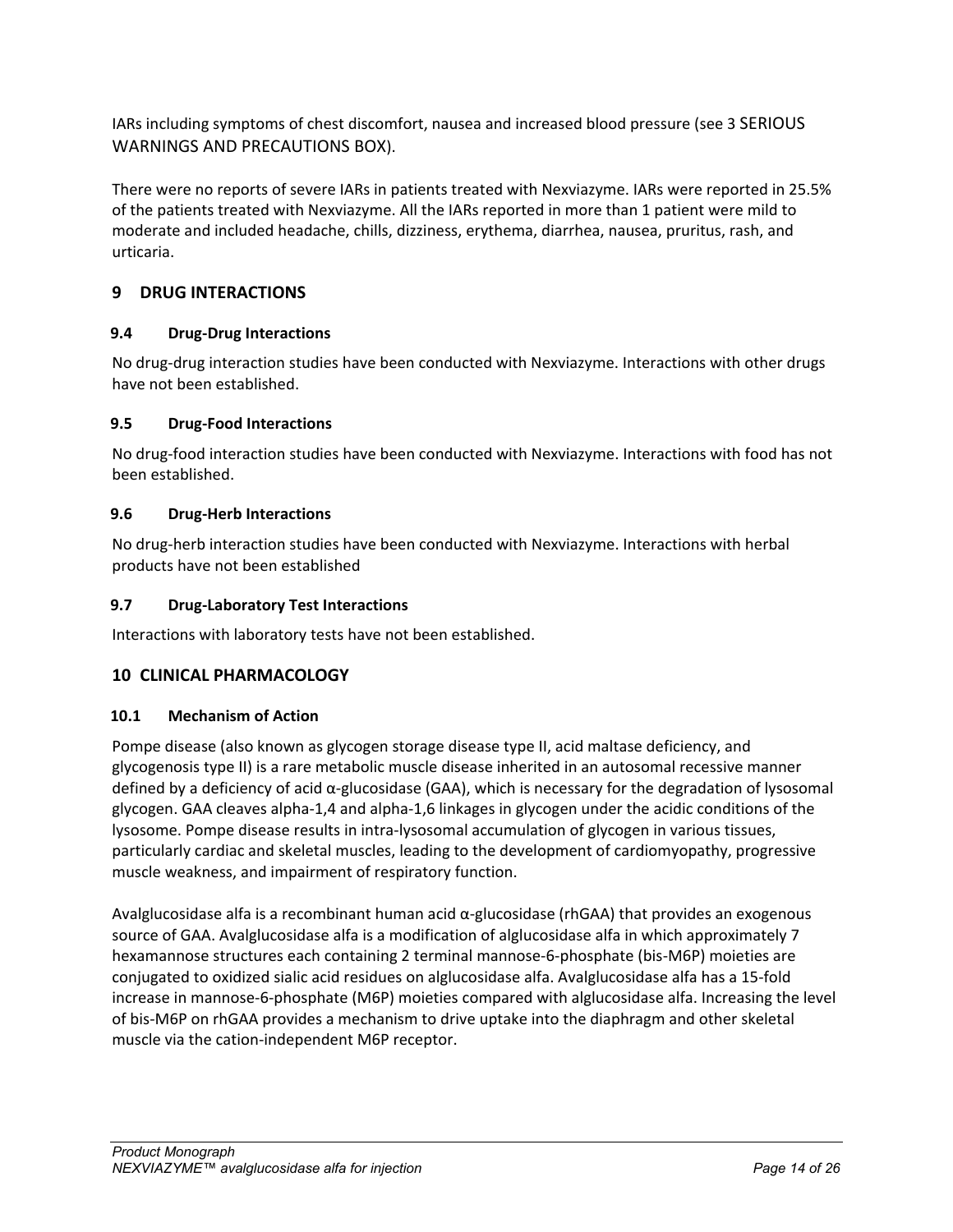## <span id="page-14-0"></span>**10.2 Pharmacodynamics**

In fifty-one treatment-naïve LOPD patients aged 16 to 78, the mean percentage (SD) change in urinary hexose tetrasaccharides from baseline for patients treated with Nexviazyme 20 mg/kg every other week was -53.90% (24.03), at week 49.

## <span id="page-14-1"></span>**10.3 Pharmacokinetics**

| Table 5 - Summary of avalglucosidase alfa Pharmacokinetic Parameters in LOPD patients derived from |
|----------------------------------------------------------------------------------------------------|
| population modeling                                                                                |

|                  | $C_{\text{max}}$<br>$(\mu g/mL)$ | $t_{\rm max}$<br>(h) | $t_{\frac{1}{2}}$<br>(h) | AUC <sub>2w</sub><br>$(\mu g^* h/mL)$ | <b>CL</b><br>(L/h) | <b>Distribution</b><br>volume<br>(L) |
|------------------|----------------------------------|----------------------|--------------------------|---------------------------------------|--------------------|--------------------------------------|
| 20 mg/kg<br>mean | 273                              | 4.0                  | 1.55                     | 1220                                  | 0.87               | 3.4                                  |

Median reported for t<sub>max</sub>; C<sub>max</sub> = maximum plasma concentration; t<sub>max</sub> = time to reach the maximum plasma concentration; t½

= terminal elimination half-life; AUC<sub>2w</sub> = area under the plasma concentration-time curve over the dosing interval (2 weeks); CL

= total plasma clearance

### Patients with late-onset Pompe disease (LOPD)

The pharmacokinetics of avalglucosidase alfa was evaluated in a population analysis of 75 LOPD patients aged 16 to 78 years who received 5 to 20 mg/kg of avalglucosidase alfa every other week for up to 5 years.

**Absorption:** The exposure to avalglucosidase alfa increased in a dose-proportional manner between 5 to 20 mg/kg in LOPD patients. No accumulation was observed following every other week dosing.

In LOPD patients, the population PK model predicted a mean  $C_{\text{max}}$  and mean AUC<sub>2W</sub> of 273  $\mu$ g/mL and 1220 µg•h/mL, respectively following 20 mg/kg every other week dosing.

**Distribution:** In LOPD patients, the typical population PK model predicted central compartment volume of distribution of avalglucosidase alfa was 3.4 L.

**Metabolism:** The metabolic pathway of avalglucosidase alfa has not been characterized. As a glycoprotein, avalglucosidase alfa is expected to be degraded into small peptides or amino acids via nonsaturable catabolic pathways.

**Elimination:** In LOPD patients, the typical population PK model predicted linear clearance was 0.87 L/h. Following 20 mg/kg every other week dosing, the mean plasma elimination half-life was 1.55 hours.

### **Special Populations and Conditions**

*Geriatrics:* Population pharmacokinetic analyses in LOPD patients showed that age, did not meaningfully influence the pharmacokinetics of avalglucosidase alfa.

*Sex:* Population pharmacokinetic analyses in LOPD patients showed that gender did not meaningfully influence the pharmacokinetics of avalglucosidase alfa.

*Hepatic Insufficiency:* The pharmacokinetics of avalglucosidase alfa have not been studied in patients with hepatic impairment.

*Renal Insufficiency:* No formal study of the effect of renal impairment on the pharmacokinetics of avalglucosidase alfa was conducted. On the basis of a population pharmacokinetic analysis of data from 75 LOPD patients receiving 20 mg/kg every other week, including 6 patients with mild renal impairment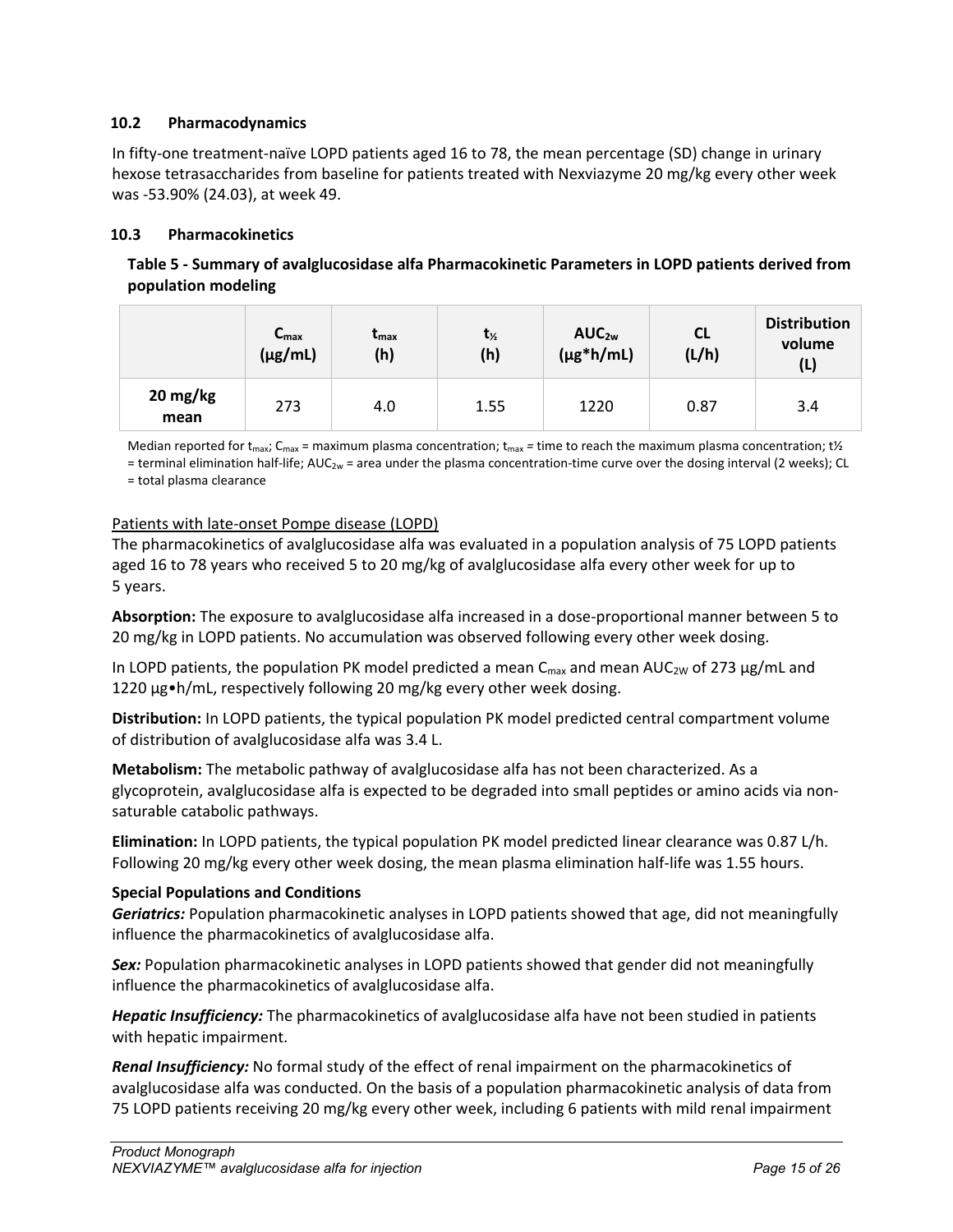(glomerular filtration rate: 60 to 89 mL/min; at baseline), no relevant effect of renal impairment on exposure to avalglucosidase alfa was observed.

# <span id="page-15-0"></span>**11 STORAGE, STABILITY AND DISPOSAL**

Store in a refrigerator between 2°C to 8°C. Do not use Nexviazyme after the expiration date on the vial.

### **Shelf-Life (after reconstitution and dilution)**

The reconstituted and diluted solution should be administered without delay. The reconstituted product can be stored up to 24 hours when refrigerated at 2°C and 8°C and the diluted product can be stored up to 24 hours when refrigerated at 2°C to 8°C and up to 9 hours (including infusion time) when stored at room temperature (up to 27°C).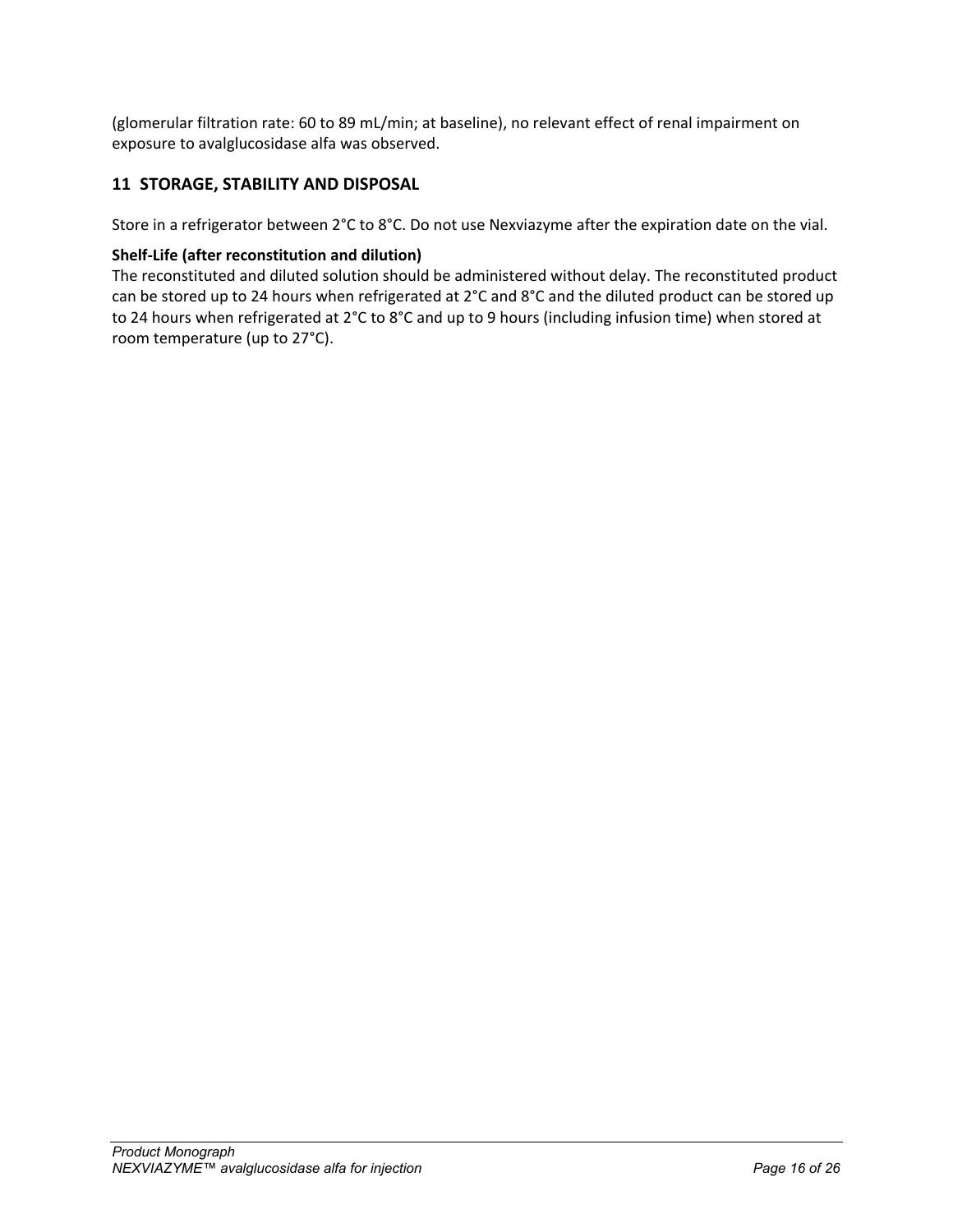# <span id="page-16-0"></span>**PART II: SCIENTIFIC INFORMATION**

# <span id="page-16-1"></span>**13 PHARMACEUTICAL INFORMATION**

### **Drug Substance**

Proper name: avalglucosidase alfa

Chemical name: Recombinant human acid α-glucosidase conjugated with synthetic bis-mannose-6 phosphate (bis-M6P).

Molecular formula: C<sub>4490</sub>H<sub>6829</sub>N<sub>1197</sub>O<sub>1298</sub>S<sub>32</sub>, protein

Total molecular mass including glycan: approximately 124 kDa

Structural formula:



# Avalglucosidase alfa

Physicochemical properties: Avalglucosidase alfa concentrate solution for infusion, after reconstitution, is a clear, colorless to pale yellow solution, and essentially free of visible particles.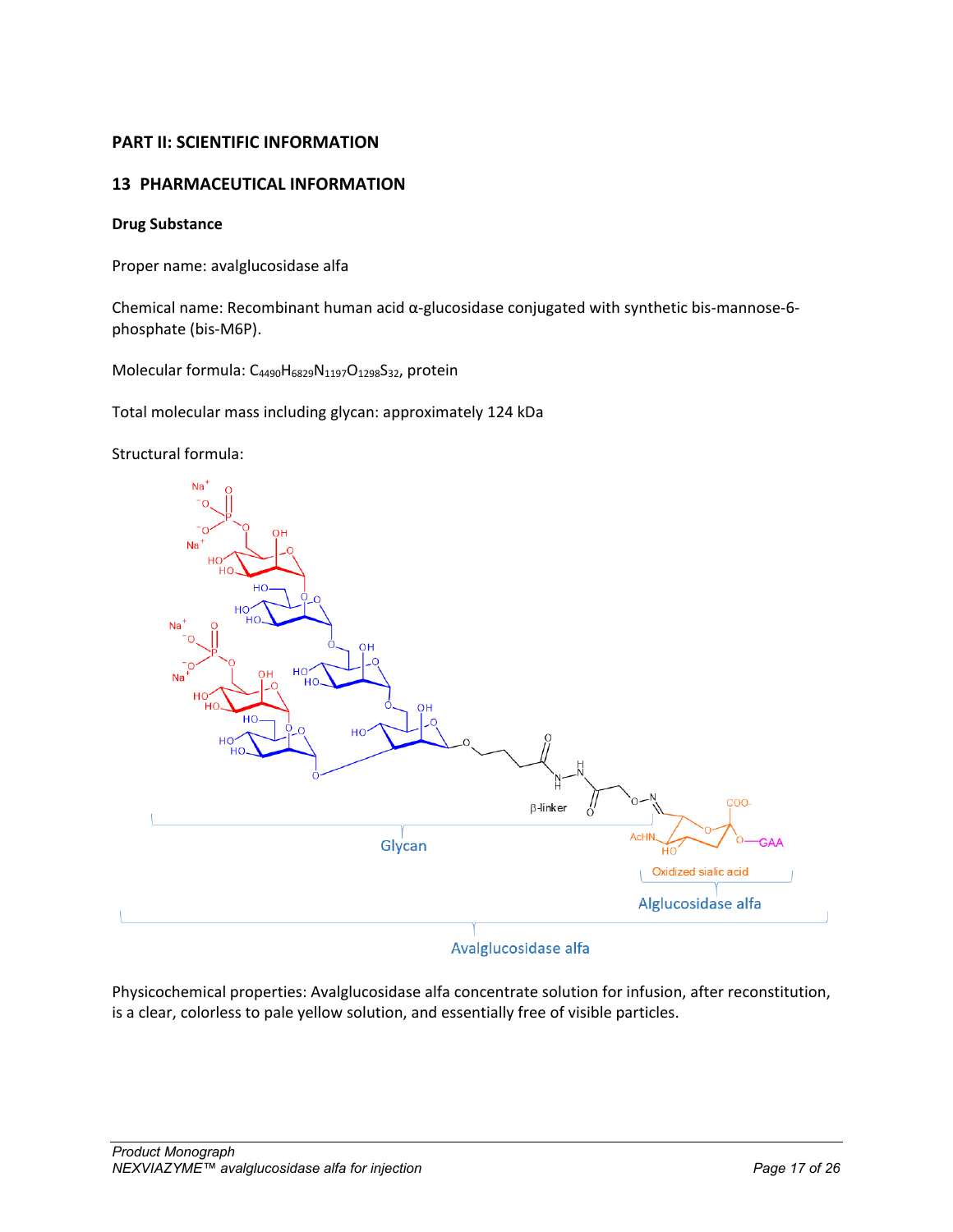## **Product Characteristics**

Nexviazyme is a sterile white to pale yellow lyophilized powder. After reconstitution it is a clear, colourless to pale yellow solution.

# <span id="page-17-0"></span>**14 CLINICAL TRIALS**

### <span id="page-17-1"></span>**14.1 Trial Design and Study Demographics**

| Table 6- Summary of patient demographics for clinical trials in late-onset Pompe disease |  |  |  |
|------------------------------------------------------------------------------------------|--|--|--|
|------------------------------------------------------------------------------------------|--|--|--|

| Study#   | <b>Trial design</b>        | Dosage, route of<br>administration and<br>duration | <b>Study</b><br>subjects (n) | Mean age<br>(Range) | <b>Sex</b><br>(M/F) |
|----------|----------------------------|----------------------------------------------------|------------------------------|---------------------|---------------------|
| EFC14028 | Phase 3, multicenter,      | Test:                                              | 100                          | 48.1                | 52/48               |
| (COMET)  | multinational,             | Avalglucosidase alfa:                              |                              | $(16-78)$           |                     |
|          | randomized, double-        | 20 mg/kg qow                                       |                              |                     |                     |
|          | blind, 49-weeks            | Reference:                                         |                              |                     |                     |
|          | <b>Primary Analysis</b>    | Alglucosidase alfa:                                |                              |                     |                     |
|          | Period (PAP) study         | 20 mg/kg qow                                       |                              |                     |                     |
|          | long-term, open label      | Intravenous infusion                               |                              |                     |                     |
|          | <b>Extension Treatment</b> | Duration:                                          |                              |                     |                     |
|          | Period (ETP)               | PAP: 49 weeks                                      |                              |                     |                     |
|          |                            | ETP: 5-years long                                  |                              |                     |                     |
|          |                            |                                                    |                              |                     |                     |

## Clinical Trials in patients with LOPD

Study EFC14028, was a multinational, multicenter, randomized, double-blinded study comparing the efficacy and safety of Nexviazyme and alglucosidase alfa in 100 treatment-naïve LOPD patients aged 3 years or older at the initiation of treatment. Patients were randomized in a 1:1 ratio based on baseline forced vital capacity (FVC), gender, age, and country to receive 20 mg/kg of Nexviazyme or alglucosidase alfa once every other week for 12 months (49 weeks). The study included an open-label, long-term, follow-up phase of up to 5 years for all patients, in which patients in the alglucosidase alfa arm were switched to treatment with Nexviazyme.

### <span id="page-17-2"></span>**14.2 Study Results**

The primary endpoint of study EFC14028 was the change in FVC (% predicted) in the upright position from baseline to 12 months (week 49). The study met its primary objective of demonstrating the noninferiority of Nexviazyme to alglucosidase alfa based on the pre-specified margin of -1.1%. Results are shown in [Table 8.](#page-17-3)

| <b>Primary Endpoints</b>                                   | Nexviazyme<br>$(n=51)$ | alglucosidase<br>alfa $(n=49)$ |  |
|------------------------------------------------------------|------------------------|--------------------------------|--|
| <b>Forced Vital Capacity (Percent of predicted normal)</b> |                        |                                |  |
| <b>Pre- treatment Baseline</b>                             |                        |                                |  |
| Mean (SD)                                                  | 62.5(14.4)             | 61.6(12.4)                     |  |
| Week 49                                                    |                        |                                |  |
| Mean (SD)                                                  | 65.49 (17.42)          | 61.16 (13.49)                  |  |

<span id="page-17-3"></span>

| Table 7 - LS mean change from baseline to week 49 in FVC (% predicted) in upright position |  |  |  |  |  |  |  |
|--------------------------------------------------------------------------------------------|--|--|--|--|--|--|--|
|--------------------------------------------------------------------------------------------|--|--|--|--|--|--|--|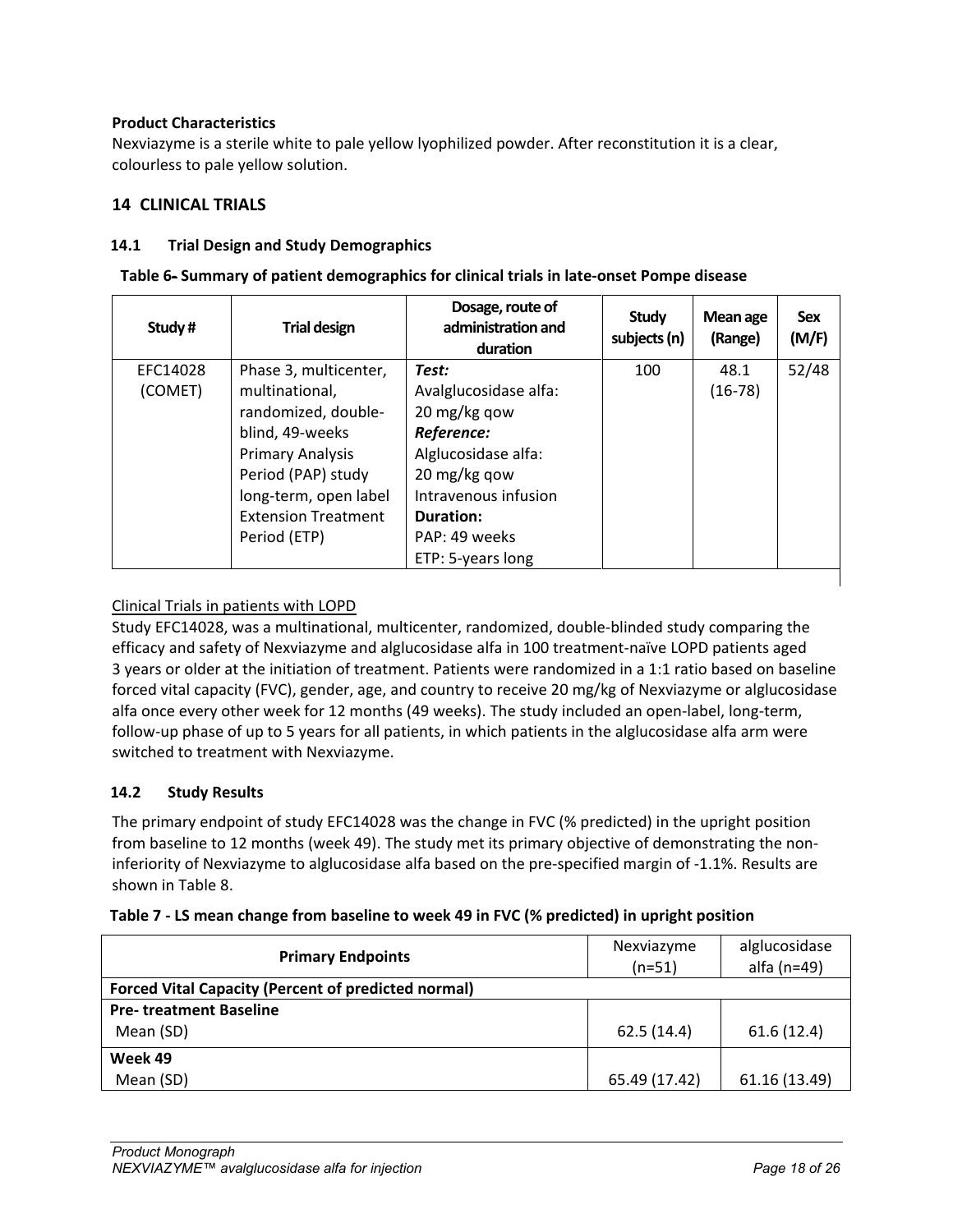| Table 7 - LS mean change from baseline to week 49 in FVC (% predicted) in upright position |
|--------------------------------------------------------------------------------------------|
|--------------------------------------------------------------------------------------------|

| <b>Primary Endpoints</b>                                              | alglucosidase<br>Nexviazyme<br>alfa $(n=49)$<br>$(n=51)$ |  |  |
|-----------------------------------------------------------------------|----------------------------------------------------------|--|--|
| <b>Estimated Change from Baseline to Week 49 (MMRM)</b>               |                                                          |  |  |
| LS Mean (SE)                                                          | $2.89* (0.88)$<br>$0.46*(0.93)$                          |  |  |
| <b>Estimated Difference Between Groups in Change from Baseline to</b> |                                                          |  |  |
| Week 49 (MMRM)                                                        |                                                          |  |  |
| LS Mean (95% CI)                                                      | $2.43* (-0.13, 4.99)$                                    |  |  |
| p-value**                                                             | 0.0074                                                   |  |  |

MMRM: mixed model repeated measure.

\*On the basis of MMRM model, the model includes baseline FVC (% predicted, as continuous), sex, age (in years at baseline), treatment group, visit, interaction term between treatment group and visit as fixed effects.

\*\* Non-inferiority margin of -1.1%.

The key secondary endpoint of study EFC14028 was change in total distance walked in 6 minutes (6- Minute Walk Test, 6MWT) from baseline to 12 months (week 49). At week 49, the LS mean change from baseline (SE) in 6MWT for patients treated with Nexviazyme and alglucosidase alfa was 32.21 m (9.93) and 2.19 m (10.40) respectively. LS mean change from baseline to week 49 for additional secondary endpoints (Maximum Inspiratory Pressure, Maximum Expiratory Pressure, Hand-held dynamometry, Quick Motor function Test, 12-item short-form health survey) showed numerically greater benefit of Nexviazyme over alglucosidase alfa.

## <span id="page-18-0"></span>**14.4 Immunogenicity**

As with all therapeutic proteins, there is a potential for immunogenicity. The detection of antibody formation is highly dependent on the sensitivity and specificity of the assay. Additionally, the observed incidence of antibody (including neutralizing antibody) positivity in an assay may be influenced by several factors, including assay methodology, sample handling, timing of sample collection, concomitant medications, and underlying disease. For these reasons, comparison of the incidence of antibodies to Nexviazyme in the studies described below with the incidence of antibodies in other studies or to other products may be misleading.

The incidence of ADA response to avalglucosidase alfa in Nexviazyme-treated patients with Pompe disease is shown in Table 11. The median time to seroconversion was 8.3 weeks.

|                                     | Nexviazyme                                                               |                |                |  |  |
|-------------------------------------|--------------------------------------------------------------------------|----------------|----------------|--|--|
|                                     | <b>Treatment experienced patients</b><br><b>Treatment-naïve patients</b> |                |                |  |  |
|                                     | Avalglucosidase alfa ADA<br>Avalglucosidase alfa ADA                     |                |                |  |  |
|                                     | $(N=61)^d$                                                               | $(N=61)^e$     |                |  |  |
|                                     | <b>Adults</b>                                                            | <b>Adults</b>  | Pediatric      |  |  |
|                                     | 20 mg/kg every                                                           | 20 mg/kg every | 20 mg/kg every |  |  |
|                                     | other week                                                               | other week     | other week     |  |  |
|                                     | $(N=61)$                                                                 | $(N=55)$       | $(N=6)$        |  |  |
|                                     | N(%)                                                                     | N(%)           | N(%)           |  |  |
| ADA at baseline                     | 2(3.3)                                                                   | 40 (72.7)      | 1(16.7)        |  |  |
| Treatment emergent ADA <sup>a</sup> | 58 (95.1)                                                                | 27 (49.1)      | 1(16.6)        |  |  |
| Treatment-induced ADA <sup>c</sup>  | 56 (94.9)                                                                | 9(60.0)        | 1(16.6)        |  |  |

# **Table 8 – Incidence of ADA response in patients with LOPD**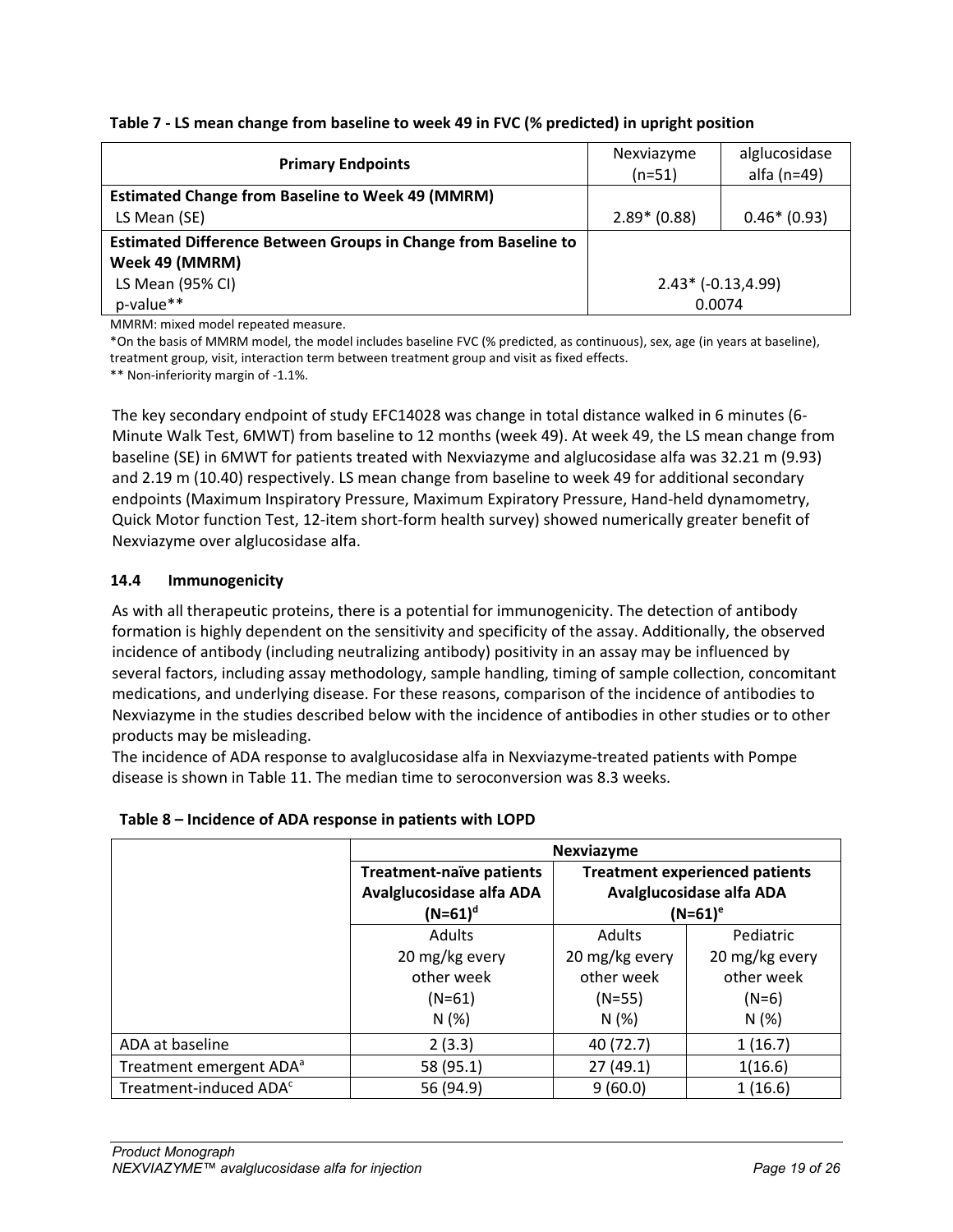|  | Table 8 - Incidence of ADA response in patients with LOPD |  |  |  |  |  |
|--|-----------------------------------------------------------|--|--|--|--|--|
|--|-----------------------------------------------------------|--|--|--|--|--|

|                                      | <b>Nexviazyme</b>               |                                                               |                |  |  |
|--------------------------------------|---------------------------------|---------------------------------------------------------------|----------------|--|--|
|                                      | <b>Treatment-naïve patients</b> | <b>Treatment experienced patients</b>                         |                |  |  |
|                                      | Avalglucosidase alfa ADA        | Avalglucosidase alfa ADA<br>$(N=61)^e$<br>Pediatric<br>Adults |                |  |  |
|                                      | $(N=61)^d$                      |                                                               |                |  |  |
|                                      | Adults                          |                                                               |                |  |  |
|                                      | 20 mg/kg every                  | 20 mg/kg every                                                | 20 mg/kg every |  |  |
|                                      | other week                      | other week                                                    | other week     |  |  |
|                                      | $(N=61)$                        | $(N=55)$                                                      | $(N=6)$        |  |  |
|                                      | N(%)                            | N(%)                                                          | N(%)           |  |  |
| Treatment-boosted ADA <sup>b</sup>   | 2(100)                          | 18 (45.0)                                                     | 0              |  |  |
| Neutralizing antibody                |                                 |                                                               |                |  |  |
| Both NAb types                       | 13(21.1)                        | 2(3.6)                                                        | 0              |  |  |
| Inhibition enzyme activity, only     | 4(6.6)                          | 8(14.5)                                                       | 0              |  |  |
| Inhibition of enzyme uptake,<br>only | 10(16.4)                        | 8(14.5)                                                       | 0              |  |  |

a Treatment emergent = Treatment induced + Treatment boosted.

b Treatment -boosted ADA incidence defined as 100x (Treatment boosted ADA positive patients)/(number of evaluable patients with ADA positive at baseline).

<sup>c</sup> Treatment induced ADA incidence is defined as 100 x (Treatment induced ADA positive patients)/(number of evaluable patients with ADA negative at baseline).

<sup>d</sup> Treatment naive: only treated with avalglucosidase alfa

<sup>e</sup> Treatment experienced: previously treated with alglucosidase alfa. Treatment-experienced patients received alglucosidase alfa treatment within a range of 0.9-9.9 years for adult patients and 0.5-11.7 years for pediatric patients before receiving NEXVIAZYME.

In treatment-naïve adult patients, the occurrence of IARs was observed in both ADA-positive and ADAnegative patients. Increase in the incidence of IARs and hypersensitivity were observed with higher IgG ADA titers. In enzyme replacement therapy (ERT) experienced adult patients, the occurrences of IARs and hypersensitivity were higher in patients who developed treatment emergent ADA compared to patients who were ADA negative. One (1) treatment naïve patient and 1 treatment experienced patient developed anaphylaxis. The occurrences of IARs were similar between pediatric patients with ADA positive and negative status. There were no pediatric patients who developed anaphylactic reactions (see 7 [WARNINGS AND PRECAUTIONS,](#page-7-1) Immune, Immunogenicity).

In clinical study EFC14028, 2 patients reported High Sustained Antibody Titers (HSAT) to Nexviazyme but this was not associated with a loss of efficacy. ADA cross reactivity studies showed that the majority of patients generate antibodies that are cross-reactive to alglucosidase alfa. At week 49, antibodies specific to Nexviazyme were detected in 3 (5.9%) patients. ADA did not impact measures of efficacy while limited impacts on PK and PD were observed primarily with high titer patients.

In the study EFC14028, 49 of 51 (96.1%) LOPD patients receiving Nexviazyme developed treatmentemergent ADA. As only 2 patients were ADA negative, the ADA impact on PK was assessed by categorizing the ADA-positive patients into 3 peak titer groups: ≤800, 1,600-6,400, and ≥12,800. The development of ADA did not have an apparent impact on clinical efficacy. The median time to seroconversion was 8 weeks. No clear trend of ADA impact on PK was observed. A trend toward decreased PD response as measured by percent change of urinary glucose tetrasaccharides from baseline was observed in patients with ADA peak titer ≥12,800. Five patients had ≥50% change in the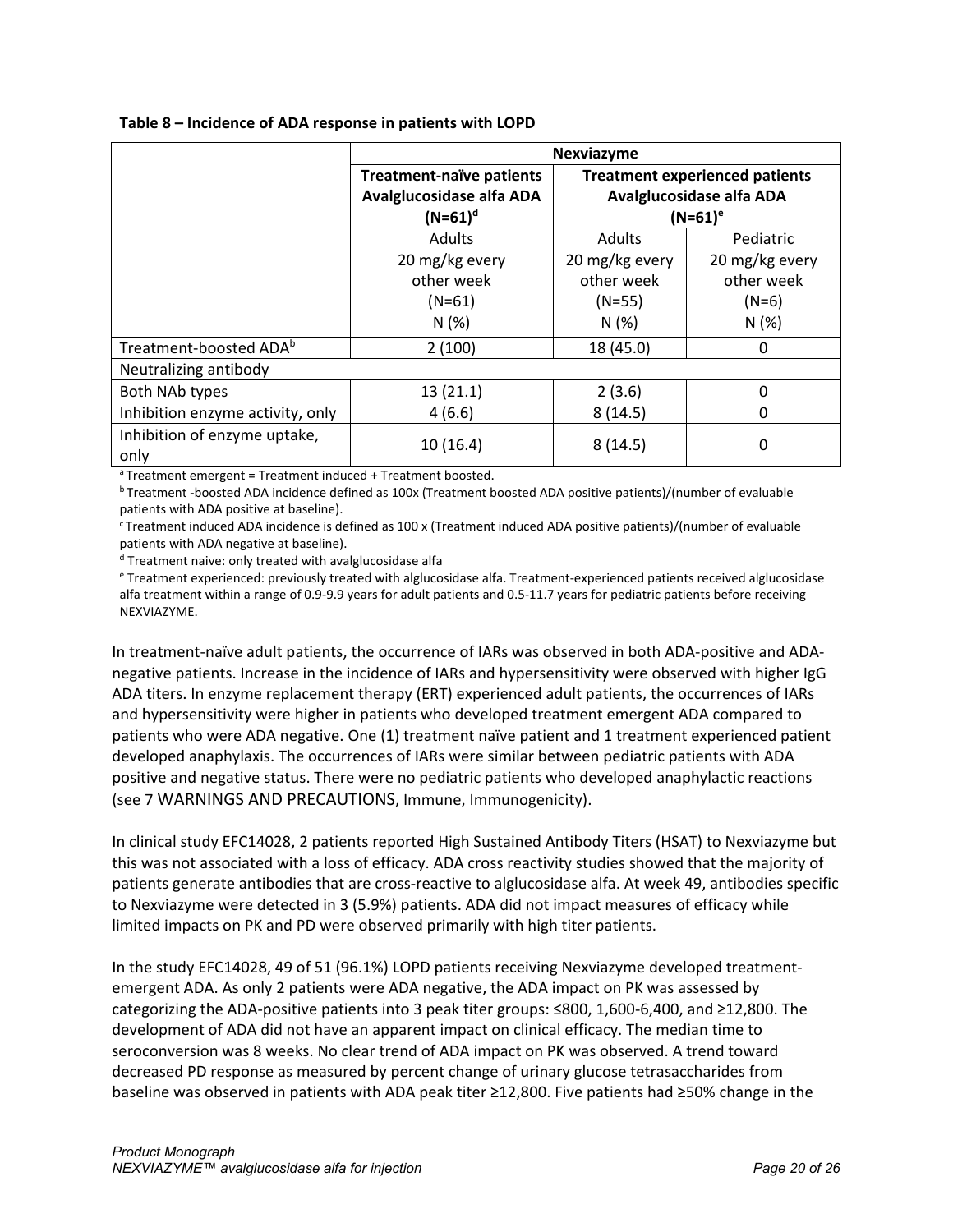AUC at week 49 from baseline but no obvious pattern in titers. Inter-subject comparison of the AUC at Day 1 or 2 and week 49 supported the overall analysis of percent change in the AUC and ADA positivity categorized by ADA titers. In vitro evaluation of neutralizing antibodies that inhibited enzyme activity or inhibited cellular uptake demonstrated no clear relationship of assay positivity with AUC.

# <span id="page-20-0"></span>**16 NON-CLINICAL TOXICOLOGY**

# **General Toxicology**

In a 26-week repeat-dose toxicity study, avalglucosidase alfa was administered to monkeys at a dose of 0 (vehicle), 50, or 200 mg/kg IV (intravenously) once every 2 weeks No adverse effects were observed. The NOAEL was 200 mg/kg IV every other week (23-fold higher than the human exposure at the maximum recommended human dose [MRHD] based on AUC). The results for some animals in the dosing groups were confounded by technical error associated with the surgical procedure.

## **Carcinogenicity**

Carcinogenicity studies with avalglucosidase alfa were not conducted.

## **Genotoxicity**

Genotoxicity studies with avalglucosidase alfa were not conducted.

## **Reproductive and Developmental Toxicity**

Some reproductive toxicity studies in mice included pre-treatment with diphenylhydramine to prevent or minimize hypersensitivity reactions. Rabbits were not pretreated with DPH because hypersensitivity reactions were not observed. Avalglucosidase alfa does not cross the placenta in mice, therefore, there is no fetal exposure to avalglucosidase alfa in the mouse developmental and reproductive toxicity studies. Exposure to avalglucosidase alfa from maternal milk was not assessed.

### Fertility

The effects of avalglucosidase alfa on mating performance, fertility, and early embryonic development were evaluated in a fertility study in male and female mice administered 0 (vehicle), 10, 20, or 50 mg/kg IV every 2 days (3.5-, 7-, or 17.5-fold higher than the MRHD on a mg/kg basis, respectively). Male mice were dosed before to cohabitation (10 weeks) and female mice were dosed through conception to Gestational Day (GD) 7 (2 weeks). Death related to an immunologic response (including an anaphylactoid response) occurred at all doses. There were no adverse effects on male or female fertility. A NOAEL could not be determined based on the hypersensitivity reaction deaths that occurred at the lowest dose.

### Embryo-Fetal Development

Pregnant mice were administered avalglucosidase alfa at a dose of 0 (vehicle) 10, 20 or 50 mg/kg IV once daily on GD 6 through 15. Caesarean sections were performed on GD18. Placental transfer studies determined that avalglucosidase alfa is not transported from the maternal to the fetal circulation. Maternal death at 50 mg/kg/day was considered related to an immunologic response (including an anaphylactoid response). Increased post implantation loss and mean number of late resorptions were observed at this dose that may be related to the immunologic response in the mothers. The maternal, and the developmental NOAEL were 20 mg/kg/day IV (4.8-fold higher than the human exposure at the MRHD based on AUC).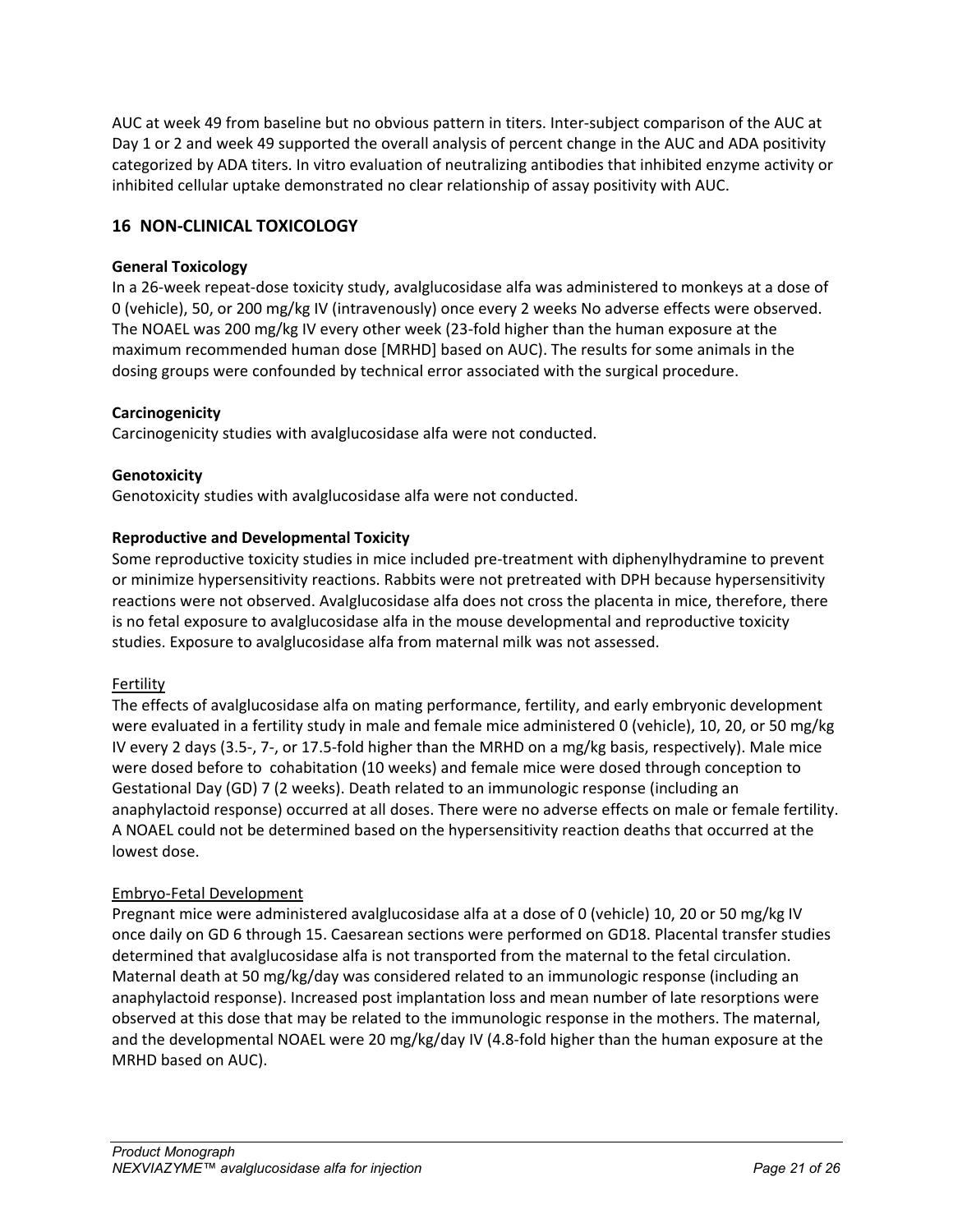Pregnant rabbits were administered avalglucosidase alfa at doses of 0 (vehicle), 30, 60, and 100 mg/kg/day IV once per day during organogenesis (GD6 to 19). Caesarian sections were performed on GD 29. Effects on maternal body weight and food consumption were observed. No adverse embryofetal effects occurred. The maternal NOAEL was 30 mg/kg/day IV (14.5-fold higher than the human exposure at 20 mg/kg based on AUC) and the developmental NOAEL was 100 mg/kg/day IV (91-fold higher than the human exposure at the MRHD based on AUC).

## Pre- and Postnatal Development

Pregnant mice were administered avalglucosidase alfa at doses of 0 (vehicle), 10, 20 or 50 mg/kg IV every 2 days from implantation and continuing through gestation and lactation, through weaning (GD6 through postnatal [PND] day 20). There was no effect on F1 development, sexual maturation, or neurobehavioral parameters. The maternal NOAEL and the NOAEL for reproduction in the dams and for viability and growth in the offspring were 50 mg/kg/dose IV (17.5-fold higher than the MRHD on a mg/kg basis).

### **Juvenile Toxicity**

In a juvenile toxicity study, mice were administered avalglucosidase alfa (at 0 [vehicle], 20, 50, or 100 mg/kg IV once every 2 weeks in females and 0, 25, 50, or 100 mg/kg IV once every 2 weeks in males; (below 1-, equal to 1,- or 2-fold, and 4- to 7-fold higher than the human exposure at the MRHD based on AUC, respectively) for approximately 9 weeks from PND21. Death related to an immunologic response (including an anaphylactoid response) was observed at all doses without dose-response. Increased white blood cell parameters were observed in surviving males, consistent with an immunologic (anaphylactoid) response. There were no effects on developmental neurobehavioral functional parameters (motor activity, learning and memory, and auditory [startle] reflex),sexual maturation, or fertility. A NOAEL could not be determined based on the hypersensitivity reaction deaths that occurred at the lowest dose.

### Drug Abuse Liability Potential

Drug abuse liability assessment studies were not performed.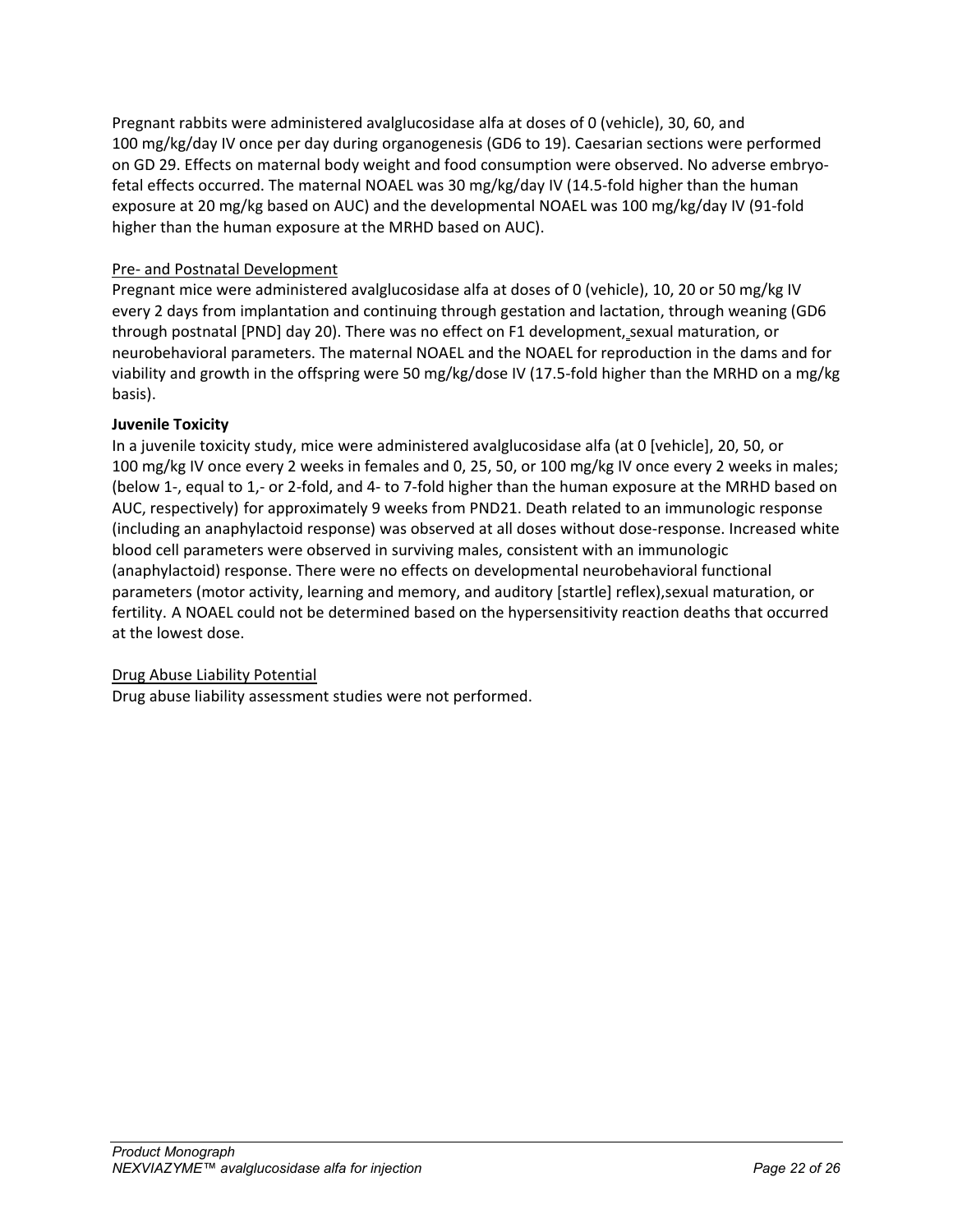# <span id="page-22-0"></span>**PATIENT MEDICATION INFORMATION**

### **READ THIS FOR SAFE AND EFFECTIVE USE OF YOUR MEDICINE**

#### **PrNEXVIAZYME™**

#### **avalglucosidase alfa for injection, Lyophilized Powder**

Read this carefully before you start taking **Nexviazyme** and each time you get a refill. This leaflet is a summary and will not tell you everything about this drug. Talk to your healthcare professional about your medical condition and treatment and ask if there is any new information about **Nexviazyme**.

#### **Serious Warnings and Precautions**

### • **Hypersensitivity Reactions Including Anaphylaxis**

If you are treated with Nexviazyme you may experience a life-threatening hypersensitivity reaction, including anaphylaxis. Appropriate medical support measures, including cardiopulmonary resuscitation equipment, should be readily available during Nexviazyme administration. If a severe hypersensitivity reaction (e.g., anaphylaxis) occurs, Nexviazyme should be discontinued immediately and appropriate medical treatment should be initiated. In patients with severe hypersensitivity reaction, a desensitization procedure to Nexviazyme may be considered.

## • **Infusion-Associated Reactions (IARs)**

If you are treated with Nexviazyme you may experience an infusion-associated reaction. An infusion-associated reaction is defined as any related side effect occurring during the infusion or during the 2 hours following infusion. Life-threatening allergic reactions, including anaphylactic shock, have been observed in patients during Nexviazyme infusion. Because of the potential for severe infusion reactions, immediate discontinuation of Nexviazyme should be considered, initiation of appropriate medical treatment, should be readily available when Nexviazyme is administered, the benefit risks and risks of readministering Nexviazyme following severe infusion reactions.

Individuals with an acute underlying illness [e.g. fever, pneumonia or sepsis (severe infection), wheezing/difficulty in breathing, heart failure] at the time of Nexviazyme infusion appear to be at greater risk for infusion reactions. Careful consideration should be given to your clinical status prior to administration of Nexviazyme.

### **What is Nexviazyme used for?**

• Nexviazyme is a medicine that is used to treat adults, children and adolescents who have a confirmed diagnosis of late-onset Pompe disease.

### **How does Nexviazyme work?**

- People with Pompe disease have low levels of an enzyme called acid alpha-glucosidase (GAA)
- This enzyme helps the body control levels of glycogen
	- o Glycogen is a type of sugar that provides the body with energy
- In Pompe disease the levels of glycogen can get too high.
	- o Too much sugar builds up and damages your muscles and organs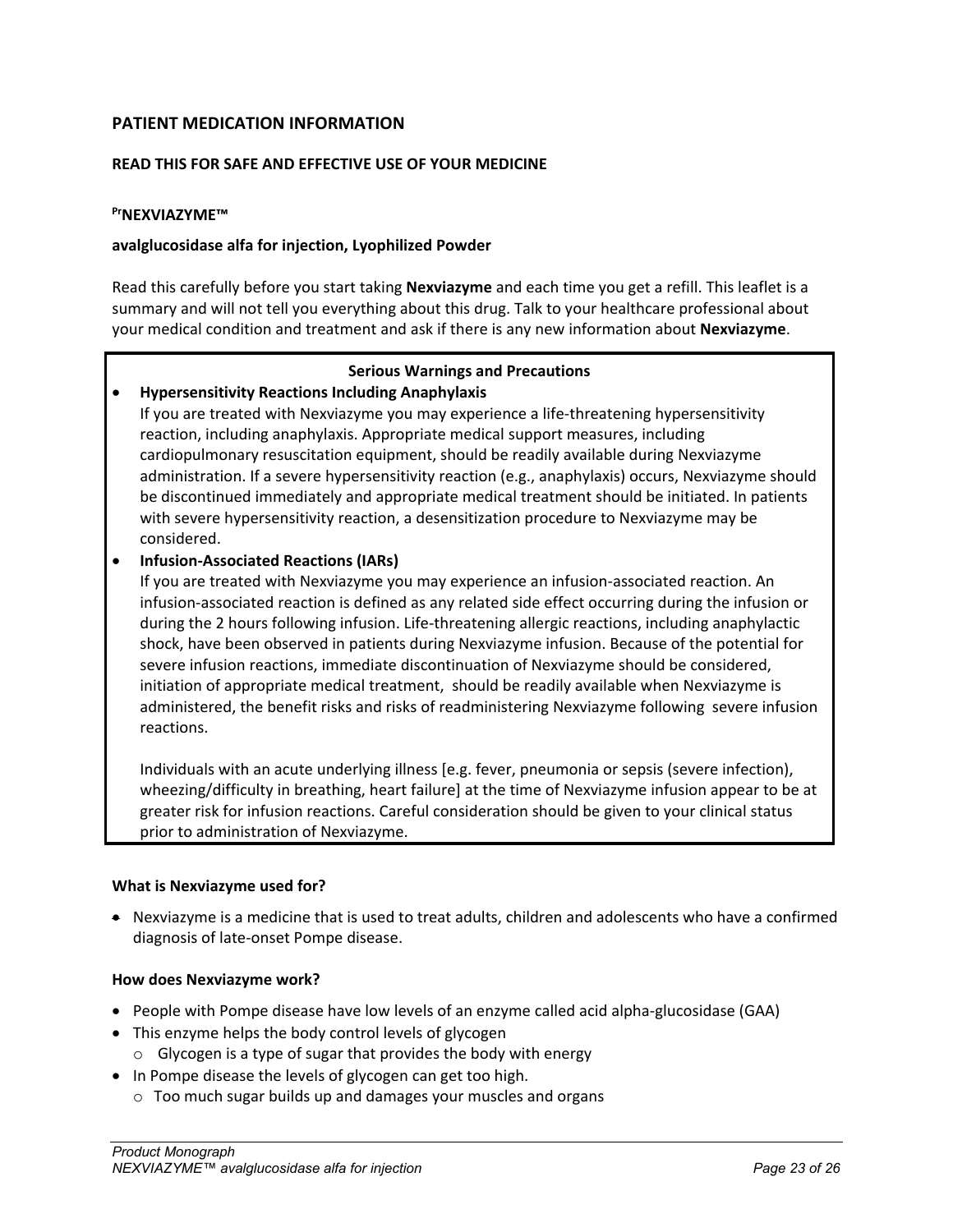- o Pompe disease causes muscle weakness and trouble breathing:
	- It mostly affects the liver, heart, and muscles
- People with Pompe disease are not able to make enough of this enzyme
- Nexviazyme contains an artificial enzyme called avalglucosidase alfa;
	- $\circ$  it can replace the natural enzyme which is lacking in Pompe disease

#### **What are the ingredients in Nexviazyme?**

Medicinal ingredient: avalglucosidase alfa Non-medicinal ingredients: Glycine, L-Histidine, L-Histidine HCl monohydrate, mannitol, polysorbate 80

#### **Nexviazyme comes in the following dosage forms:**

lyophilized powder, 100 mg/vial (10 mg/mL)

#### **Do not use Nexviazyme if:**

• If you have experienced life-threatening allergic (hypersensitive) reactions to avalglucosidase alfa or its ingredients or components of the container and re-administration of the medicine was not successful.

### **To help avoid side effects and ensure proper use, talk to your healthcare professional before you take Nexviazyme. Talk about any health conditions or problems you may have, including if you:**

- Have had a severe hypersensitivity or anaphylactic reaction to administration of Nexviazyme.
- Have had experience allergic reactions (see "What are the possible side effects from using Nexviazyme" section) or infusion-associated reactions (IARs) while you were given the medicine or during the hours following the infusion
- Are at increased risk of lung infections due to the progressive effects of the disease on the lung muscles
- Are pregnant, think you may be pregnant or plan to become pregnant or are breast feeding
- Are driving or using any tools or machines shortly after infusion of Nexviazyme, since you may experience dizziness.

## **Tell your healthcare professional about all the medicines you take, including any drugs, vitamins, minerals, natural supplements or alternative medicines.**

#### **How to take Nexviazyme:**

Nexviazyme will be given to you under the supervision of a healthcare professional who is experienced in the treatment of Pompe disease.

The dose you receive is based on your body weight and will be given to you once every other week.

Nexviazyme is given through a drip into a vein (by intravenous infusion). It is supplied as a powder which will be mixed with sterile water before it is given.

#### **Usual dose:**

#### Late-onset Pompe disease (LOPD)

The recommended dosage of Nexviazyme is 20 mg per kg of body weight once every other week as an intravenous infusion.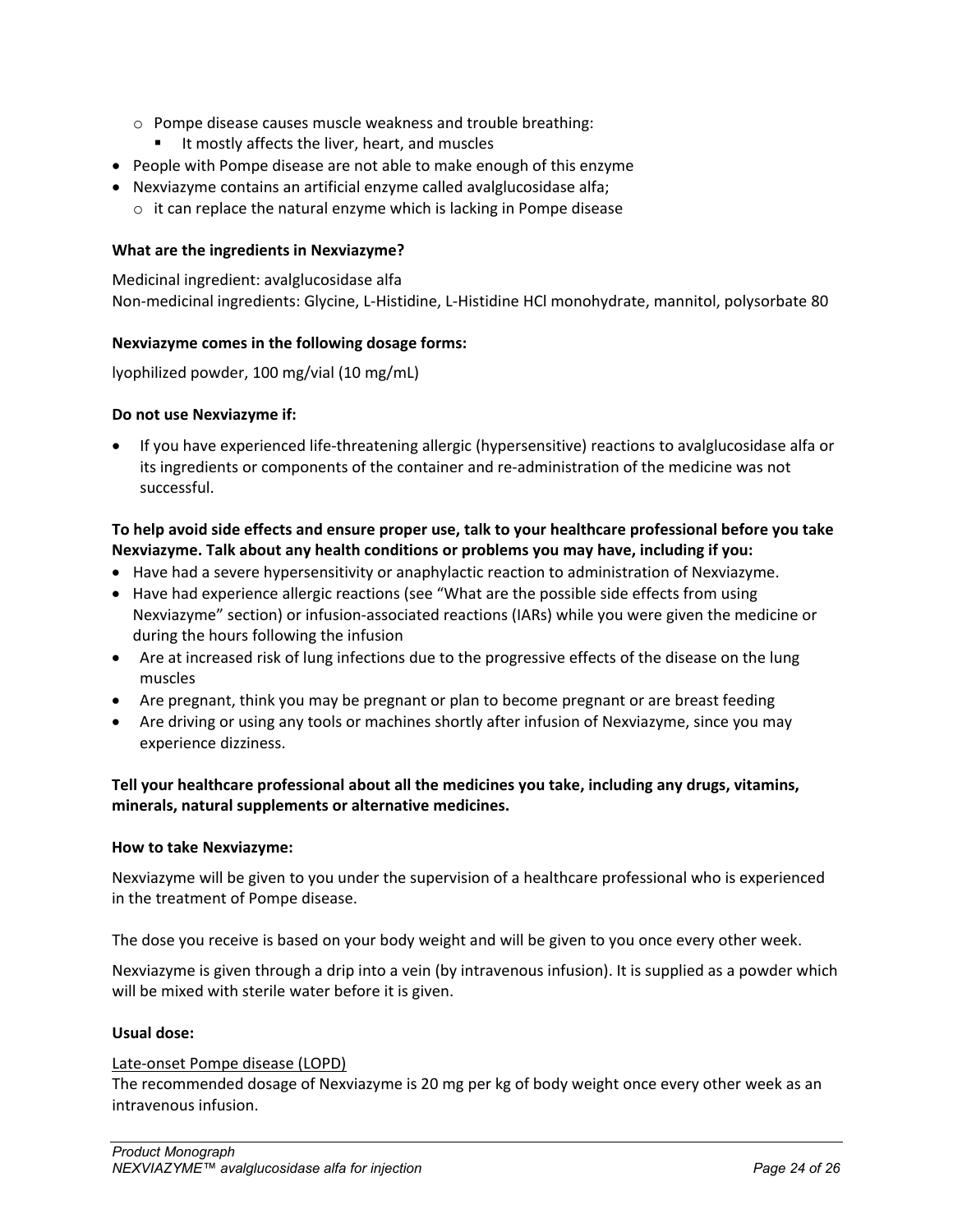#### **Overdose:**

There is no experience with overdose of Nexviazyme.

If you think you have taken too much Nexviazyme, contact your healthcare professional, hospital emergency department or regional poison control centre immediately, even if there are no symptoms.

#### **Missed Dose:**

If you have missed an infusion, please contact your doctor. If you have any further questions on the use of this medicine, ask your doctor, pharmacist, or nurse.

#### **What are possible using side effects from Nexviazyme?**

These are not all the possible side effects you may feel when taking Nexviazyme. If you experience any side effects not listed here, contact your healthcare professional.

Side effects were mainly seen while patients were being given the medicine or shortly after ("infusion associated reactions (IARs)"). Allergic reactions may include symptoms such as difficulty breathing, chest pressure, generalized flushing, cough, dizziness, nausea, redness on palms, swollen lower lip and tongue, decreased breath sounds, redness on feet, itchy palms and feet, low level of oxygen in the blood, and rash. IARs may include symptoms such as chest discomfort, increased blood pressure, chills, cough, diarrhea, redness of skin, fatigue, headache, influenza-like illness, nausea, redness of eye, pain in extremity, itchy skin, rash, red rash, increase in heart rate, hives or vomiting. The majority of the IARs were mild to moderate. If you experience any reaction similar to this, tell your doctor immediately. You may need to be given pre- treatment medicines to prevent an allergic reaction (e.g., antihistamines and/or corticosteroids) or to reduce fever (antipyretics).

If you experience swelling of your lower limbs or generalized swelling, please inform your doctor.

Common: may affect up to 1 in 10 people

- Headache
- Dizziness
- Cough
- Difficulty breathing
- Nausea
- Diarrhea
- Vomiting
- Itchy skin
- **Hives**
- Rash
- Redness of skin
- Muscle spasms
- Muscle aches
- Fatigue
- Chills
- Chest discomfort
- Pain